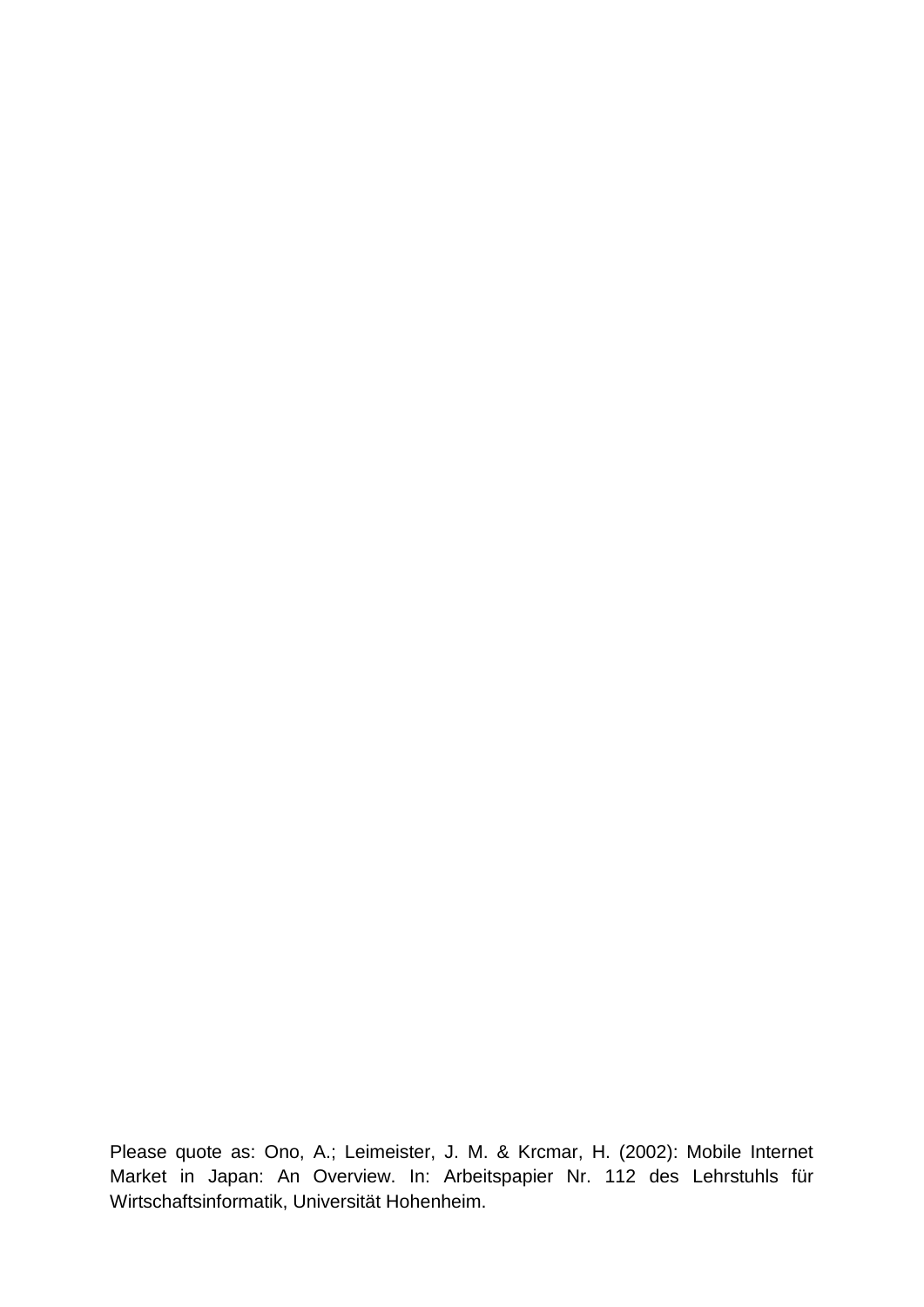# **Arbeitspapiere**

## **Lehrstuhl für Wirtschaftsinformatik Universität Hohenheim**

## **Nr. 112**

**Asako Ono, Faculty of Environmental Information, Keio University, Japan** 

> **J.M.Leimeister H. Krcmar**

**Mobile Internet Market in Japan: An Overview.** 



Herausgeber: Prof. Dr. H. Krcmar Universität Hohenheim (510 H) 70593 Stuttgart Tel. (0711) 459-3345 Fax: (0711) 459-3145

**Stuttgart, September 2002**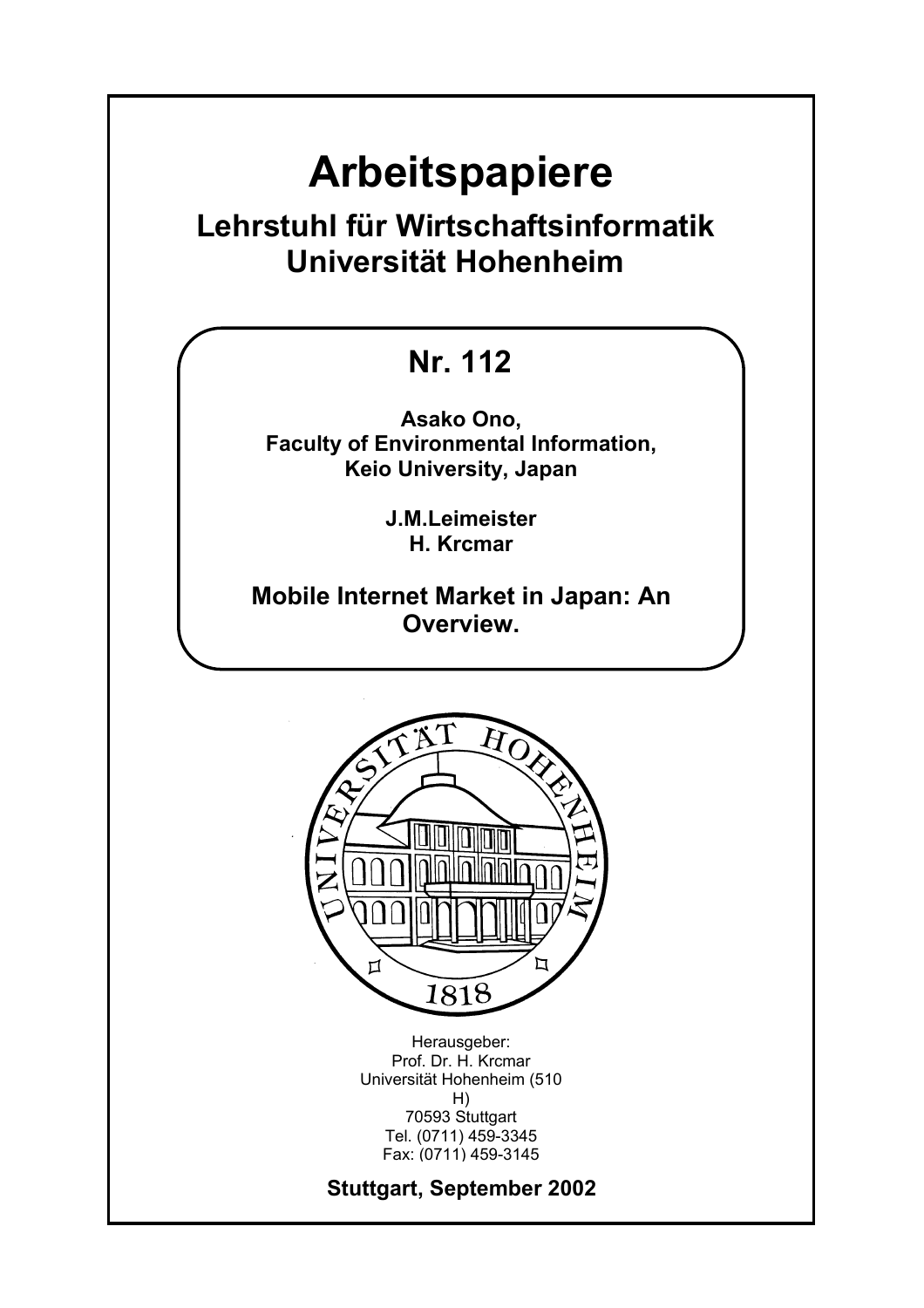This working paper was developed by Ms. Asako Ono during her internship at the Hohenheim University, Information Systems Department and has been supported by Jan Marco Leimeister and Prof. Dr. Helmut Krcmar

### Index

| 11             |  |
|----------------|--|
|                |  |
|                |  |
|                |  |
| 2.             |  |
| $\mathcal{E}$  |  |
|                |  |
|                |  |
|                |  |
| $\overline{4}$ |  |
|                |  |
|                |  |
|                |  |
|                |  |
| $\mathcal{E}$  |  |
|                |  |
|                |  |
|                |  |
|                |  |
| $\mathcal{E}$  |  |
|                |  |
|                |  |
|                |  |
|                |  |
|                |  |
|                |  |
| 2.             |  |
|                |  |
|                |  |
| 5.             |  |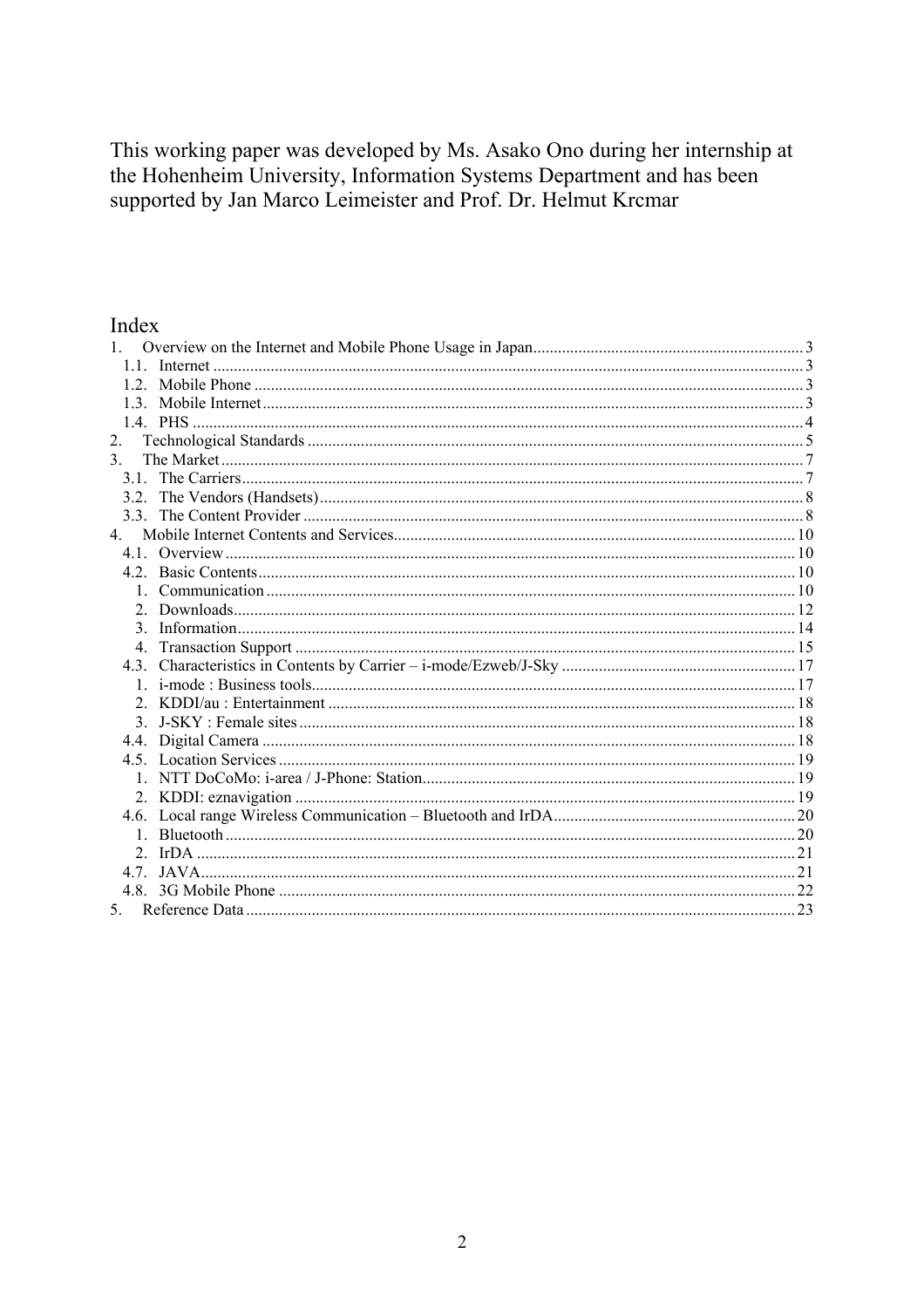### **1. Overview on the Internet and Mobile Phone Usage in Japan**

### *1.1. Internet*

The Japan Ministry of Public Management, Home Affairs, Posts and Telecommunications published its White Paper 2002 in July<sup>1</sup>. According to its statistics, as of December 2001, the total number of Internet users in Japan is 55.93 million (a year-on-year increase of 18.8% or 8.85 million people), which comes second in the world following the U.S. The population penetration rate has increased from the former year by 6.9 points to 44.0%. Household penetration has also risen 26.5 points to 60.5%, growing at rapid speed.

The total Internet users worldwide, is 54.420 million people, as of February 2002. Japan's population penetration rate comes  $16<sup>th</sup>$ , while each of the three top countries Sweden, Iceland, and Denmark top 60% penetration rate.

The broadband Internet, making rapid growth all over the world and especially in Korea, has also been making tremendous growth in Japan over the last year. As of March 2002, the number of broadband Internet subscribers total up to 3.87 million people, or 4.5 times more compared to the former year. Especially growing is the DSL subscribers of 2.38 million people, which has expanded 34 times more in this last year. It is estimated for approximately 20 million households to have subscribed to broadband Internet by the end of 2005.

### *1.2. Mobile Phone*

The total number of mobile phone contracts in Japan is approximately 66.77 million as of the end of April 2002. This accounts to 54.8% of Japan's population. In comparison to the advanced countries of Northern Europe with 70-80% penetration it may be still a little behind, however with the rapid growth rate Japan is sure to reach a similar level soon.

The average talking time of the total mobile phone users in Japan is 1.81 hours per week. 63.4% of men and 51.7% of women makes a call more than one time a day, and 57.2% of men and 49.3% of women receives a call more than one time a day. The average length per call is 5.29 minutes for men, and 8.15 minutes for women. By age, people in their twenties are the heaviest users.<sup>2</sup>

### *1.3. Mobile Internet*

1

A particular characteristic of the Japanese market is that 78.7% of mobile phone users are using the Internet connection service. Approximately 6.6 million Japanese people access the Internet solely via mobile phones. Since NTT DoCoMo, the largest company of mobile phones in Japan, introduced its "imode" in February 1999, mobile phones have become a major tool for Internet usage among Japanese. Subscribers to mobile Internet services were 56.347 million as of August 2002.

<sup>&</sup>lt;sup>1</sup> http://www.johotsusintokei.soumu.go.jp/whitepaper/eng/WP2002/press\_information01.pdf <sup>2</sup> http://www.yusei.go.jp/policyreports/japanese/papers/99wp/html/B2933000.html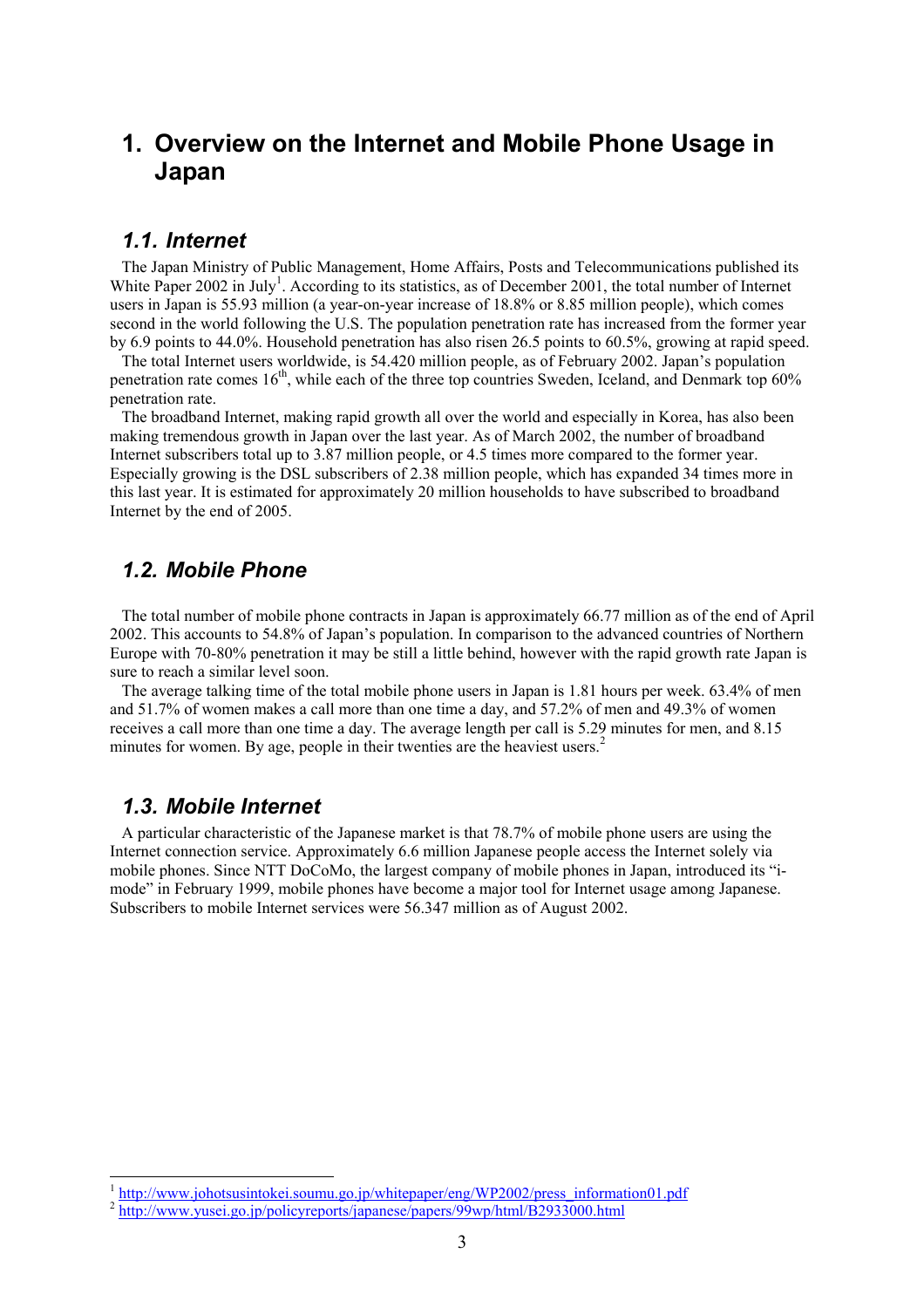Internet Usage from PC and M obile Phone



*Ref: Video Research Net-com Ltd. http://www.vrnetcom.co.jp/press/pressdata/200110101.html*





*Ref:Telecommunications Carriers Association (http://www.tca.or.jp/japan/daisu/yymm/0208matu.html)* 

### *1.4. PHS*

PHS (Personal Handy-phone System) is also a "cell" phone used in Japan, which started its service in 1995. The mechanism of PHS originates in the idea of cordless handsets in households, and originally had become popular because of its low pricing and connectivity in underground. On the other hand, it had weak points such as small service area and no connection when moving at high

#### **PHS subscribers (August, 2002)**

| Carrier           | Increasement | <b>Total Subscribers</b> |  |  |  |
|-------------------|--------------|--------------------------|--|--|--|
| NTT DoCoMo        | 600          | 1,848,000                |  |  |  |
| <b>DDI</b> Pocket | $-24,000$    | 2,949,400                |  |  |  |
| Astel             | $-1,900$     | 848,100                  |  |  |  |
| <b>Total</b>      | $-25,300$    | 5645500                  |  |  |  |

*Ref:Telecommunications Carriers Association (http://www.tca.or.jp/japan/daisu/yymm/0208matu.html)*

speed. Therefore, mobile phones had completely overpowered the PHS market. Today, companies are now shifting PHS usage from voice to data connection utilizing its fast connection speed of 144Kbps coming from its 1.9GHz frequency. Needs have been arising mainly from businessmen.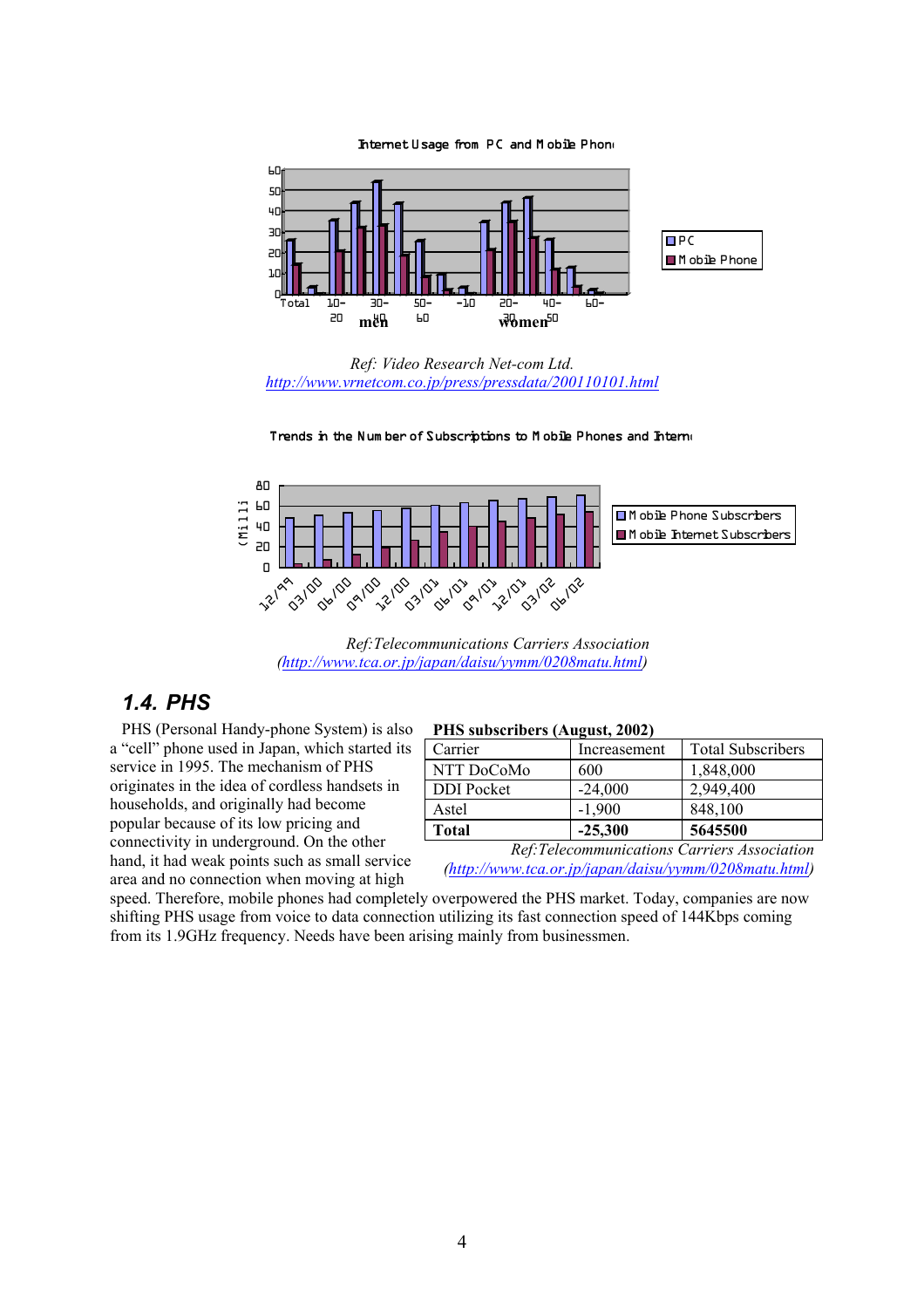### **2. Technological Standards**

Japan, a fairly developed mobile phone country as it may seem, has not succeeded nor scarcely advanced into markets outside the country. Vice versa for foreign companies in Japan. The world's number one mobile phone vendor Nokia is seldom recognized among the Japanese people. Japan has its own isolated market within the country.

There may be various reasons for this, for example, difference of language difference, different cultural backgrounds and needs of Japanese consumers. But the main reason probably lies in the difference of technical standards between Japan and the rest of the world.

While more than 150 countries centring Europe and Asia, or approximately 71% of the total digital wireless market today uses the Global System for Mobile Communications  $(GSM)^3$  system, Japan has mostly adapted to Personal Digital Cellular (PDC) system, developed by NTT DoCoMo. There is also the cdmaOne system adapted by KDDI, which was developed by America's Qualcomm (however Japan's cdmaOne phones cannot be used since it uses different bandwidths from America's). Whichever the system, communication outside the country is impossible, except for the global service enabled in part of KDDI's phones and the 3G phones.

Why not use the world's de facto? The common theory is that the PDC system was the best system at the time, in terms of high usage rate of radio waves, which means more user capacity for companies. However another interpretation is that this was actually a conspiracy intrigued by the government and NTT (formerly part of the government organization) to create an entry barrier against foreign countries. The truth is unknown.

| Chart. Transition of Mobile phones and FIIS in Japan |                 |                 |                 |                 |                 |                |  |  |
|------------------------------------------------------|-----------------|-----------------|-----------------|-----------------|-----------------|----------------|--|--|
| Generation                                           | 1G (Analog)     |                 | 2G (Digital)    |                 | 3G              |                |  |  |
| <b>System Name</b>                                   | NTT format      | <b>TACS</b>     | PDC             | CdmaOne         | <b>IMT-2000</b> | <b>PHS</b>     |  |  |
| Protocol                                             | <b>FDMA/FDD</b> | <b>FDMA/FDD</b> | <b>TDMA/FDD</b> | <b>CDMA/FDD</b> | DS-CDMA/FDD,    | <b>TDMA/T</b>  |  |  |
|                                                      |                 |                 |                 |                 | MC-CDMA/FDD     | DD             |  |  |
| <b>Network</b>                                       | 800MHz          | 800MHz          | 800MHz/1.5Ghz   | 800Mhz          | 2GHz            | 1.9GHz         |  |  |
| Speed                                                | (voice only)    | (voice only)    | $\sim$ 28.8kbps | $\sim 64$ kbps  | $\sim$ 384kbps  | $\sim$ 128kbps |  |  |
| Developing                                           | Japan           | U.S.            | Japan           | U.S.            | Japan, U.S.,    | Japan          |  |  |
| country                                              |                 |                 |                 |                 | Europe, etc.    |                |  |  |
| Service start                                        | 1979            | 1989            | 1993            | 1998            | 2001            | 1995           |  |  |

### **Chart: Transition of Mobile phones and PHS in Japan**

*Ref: Ministry of Public Management, Home Affairs,Post and Telecommunications*  http://www.tele.soumu.go.jp/j/system/ml/compare.htm

<sup>3</sup> http://www.gsmworld.com/index.shtml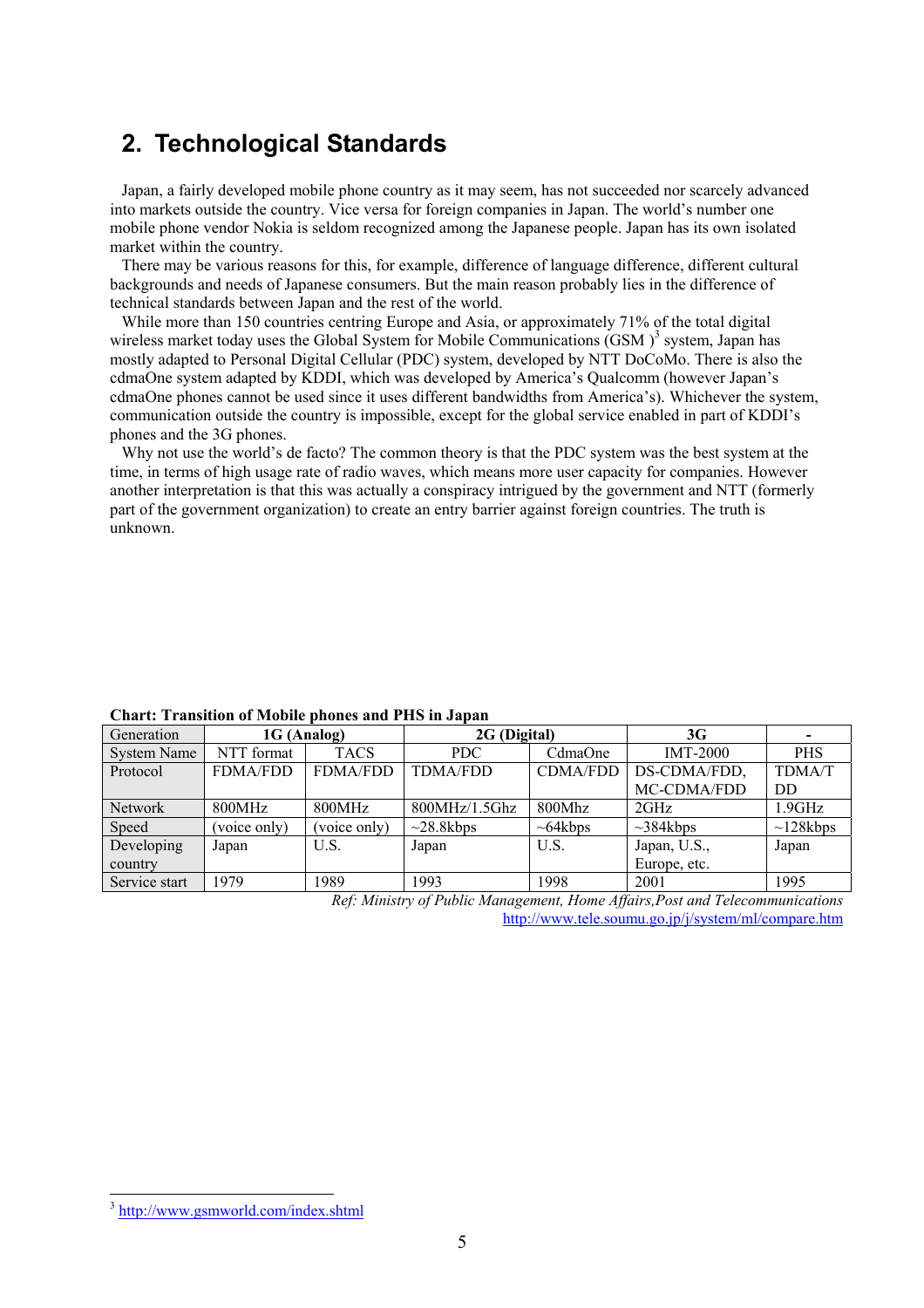| Спать тесниолодкагованчагаз от мангтиолистионе саттитутн баран | NTT DoCoMo              | KDDI/au                                             | <b>J-Phone</b>          |
|----------------------------------------------------------------|-------------------------|-----------------------------------------------------|-------------------------|
| Mobile Internet service name                                   | i-mode                  | EZWeb                                               | J-Sky Web               |
| Total Subscribers (Aug 2002)                                   | 41.922 million          | 12.931 million                                      | 12.901 million          |
| Mobile Internet Subscribers                                    | 34.444 million          | 10.960 million                                      | 10.943 million          |
| (Aug, 2002)                                                    |                         |                                                     |                         |
| <b>Internet Service Launch Date</b>                            | 22. Feb., 1999          | 14 April, 1999                                      | 10, Dec., 1999          |
| Markup Language                                                | i-mode compatible       | HDML (WAP), WML                                     | MML                     |
|                                                                | <b>HTML</b>             |                                                     |                         |
| Microbrowser                                                   | <b>Compact Netfront</b> | Ezbrowser                                           | Proprietary             |
| Image formats                                                  | GIF                     | BMP, PNG                                            | PNG, JPEG               |
| Gateway Protocol                                               | Proprietary             | Wap-compatible                                      | Proprietary             |
| Protocol                                                       | TDMA (PDC/P)            | CDMA (cdmaOne)                                      | TDMA (PDC)              |
| <b>Network</b>                                                 | <b>800 MHz</b>          | <b>800 MHz</b>                                      | $1.5$ GHz               |
| Speed                                                          | $28.8$ kbps             | 64 kbps                                             | $28.8$ kbps             |
| Packet Compatibility                                           | i-mode & DoPa           | CdmaOne / PacketOne                                 |                         |
| International roaming                                          | Korea (3G phone)        | 52 cities (Korea, Hong                              |                         |
|                                                                |                         | Kong, China <sup>4</sup> , USA <sup>5</sup> , etc.) |                         |
| <b>ISP</b>                                                     | Mopera                  | Daredemo Internet                                   | J-Phone Access Internet |
| <b>SMS</b>                                                     | Short Mail              | Petit Mail / C-Mail                                 | Sky Walker              |

**Chart: Technological Standards of Main Mobile Phone Carriers in Japan** 

*Ref:Mobile Wireless Project* http://www.ecrp.org/english/MWP/Technology/Technologyindex.htm

#### **Chart: Technological Standards of Java Services in Japan**

|                     | NTT DoCoMo     | <b>KDDI</b>     | <b>J-Phone</b> |
|---------------------|----------------|-----------------|----------------|
| Java Service Name   | <i>i</i> -apli | ezplus          | Java apli      |
| Service Launch Date | 26 Jan., 2001  | July, 2001      | June, 2001     |
| <b>VM</b>           | Not unified    | <b>JBlend</b>   | <b>JBlend</b>  |
| Profile             | Doia           | $MIDP + KDDI-P$ | $MIDP + CLDC$  |
| <b>JAR</b> Size     | 30 KB          | 50 KB           | 30 KB          |
| Data Memory Size    | 5 KB           | 10 KBq          | 20 KB          |

### **Chart: Technological Standards of 3G Services in Japan**

|                        | NTT DoCoMo    | KDDI/au       | <b>J-Phone</b>               |
|------------------------|---------------|---------------|------------------------------|
| 3G Service Name        | <b>FOMA</b>   | cdma $20001x$ |                              |
| Subscribers (Aug 2002) | 133,500       | 2,142,100     |                              |
| Protocol               | W-CDMA        | cdma2000      | W-CDMA                       |
| Service Launch         | 1 Oct., 2001  | 1 April, 2002 | (planned for December, 2002) |
| Spectrum (uplink)      | 1920-1940 MHz | 1940-1960 MHz | 1960-1980 MHz                |
| Spectrum (downlink)    | 2110-2130 MHz | 2130-2150 MHz | 2150-2170 MHz                |
| Speed                  | 384 kbps      | 144 kbps      | 384 kbps                     |

-

<sup>&</sup>lt;sup>4</sup> http://www.kddi.com/english/release/2002/0708/index3.html

<sup>&</sup>lt;sup>5</sup> http://www.kddi.com/english/release/2002/0708/index2.html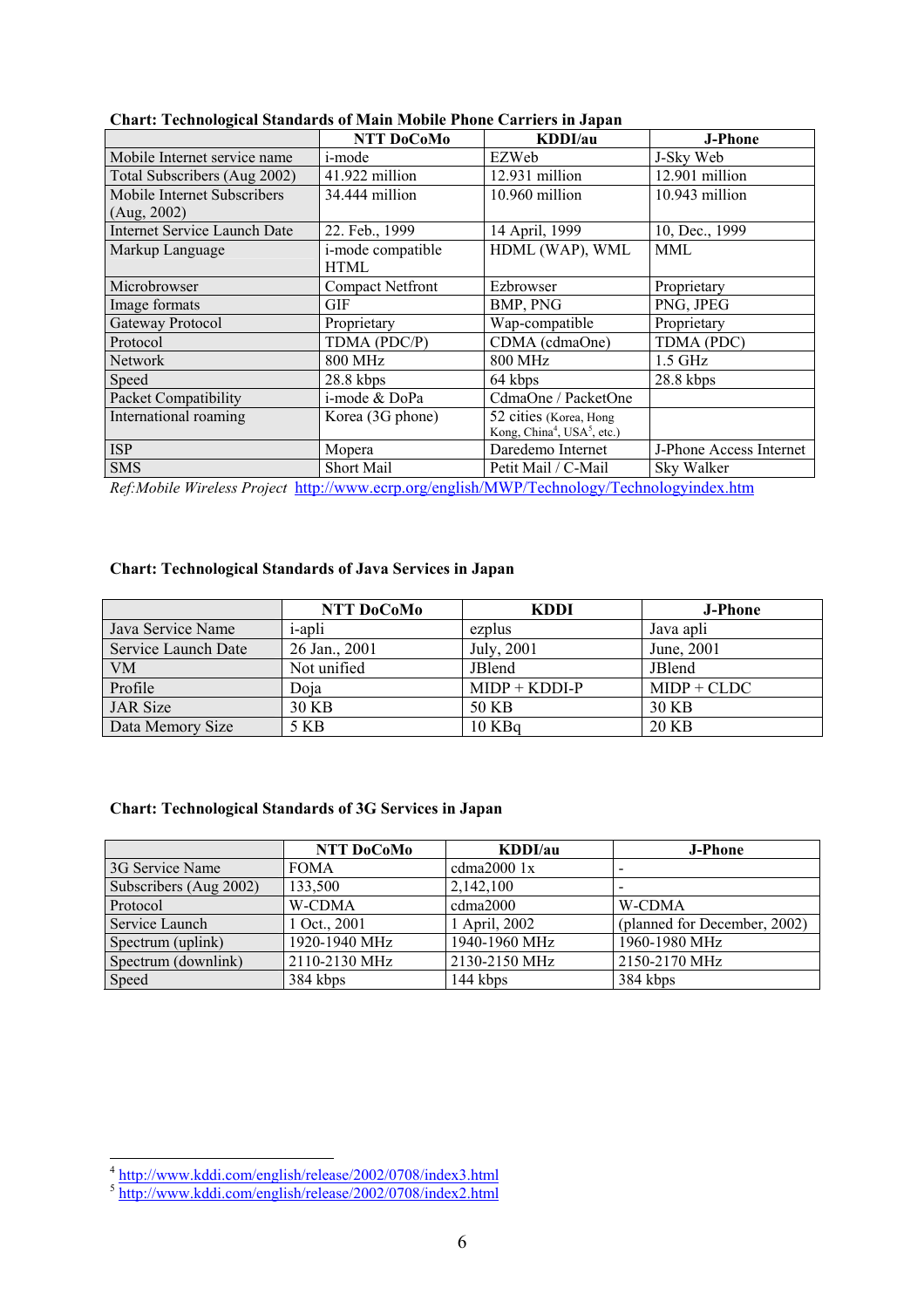### **3. The Market**

### *3.1. The Carriers*

The Japanese mobile phone market is composed by three major companies: NTT DoCoMo (41.922 million), KDDI (12.931 million), and J-Phone by Japan Telecom Holdings Co Ltd / Vodafone Groups Plc (12.901 million).

While NTT DoCoMo takes almost half the share of Japanese mobile phone subscribers, KDDI and J-Phone are at severe competition switching ranks almost every month. In spring, J-Phone had slightly taken lead with their hit product "Sha-mail", phones with digital cameras, however KDDI exceeded when its 3G phone handsets came out.



*Ref:Telecommunications Carriers Association (http://www.tca.or.jp/japan/daisu/yymm/0208matu.html)*

NTT DoCoMo is supported by a wide range of users. Perhaps because of its history of formerly being part of the governmental service, DoCoMo is often chosen by middle aged and elder generation for its reliability<sup>6</sup>. Also, because many companies have contracts with DoCoMo, businessmen often tend to have DoCoMo phones too.

Au, KDDI's mobile phones are popular among the younger generation, since it started its "Gakuwari" service, which offers a 50% discount to students. J-Phone is used by many young female users. Reason to decide carriers are various. Price, design, functions, or even trends around one's community can be a good reason to chose carriers.

|                                            | NTT DoCoMo         | KDDI/au            | <b>J-Phone</b>        |  |
|--------------------------------------------|--------------------|--------------------|-----------------------|--|
| Total Subscribers (Aug 2002)               | 41.922 million     | 12.931 million     | 12.901 million        |  |
| Annual increase                            | 4.76 million       | 2.25 million       | 1.23 million          |  |
| Mobile Internet service name               | <i>i</i> -mode     | EZWeb              | J-Sky Web             |  |
| <b>Internet Service Launch Date</b>        | 22. Feb., 1999     | 14 April, 1999     | 10, Dec., 1999        |  |
| Mobile Internet Service                    | 34.444 million     | 10.960 million     | 10.943 million        |  |
| Subscribers (Aug, 2002)                    |                    |                    |                       |  |
| 3G Service Name                            | <b>FOMA</b>        | cdma2000 1x        |                       |  |
| 3G Service Subscribers                     | 133,500            | 2,142,100          |                       |  |
| (Aug 2002)                                 |                    |                    |                       |  |
| Service Launch                             | 1 Oct., 2001       | 1 April, 2002      | (Planned: Dec., 2002) |  |
| Sales Amount                               | 51,715 billion Yen | 15,280 billion Yen | 13,600 billion Yen    |  |
| Capital Investment                         | 1,322 billion Yen  | 2,230 billion Yen  | 3,500 billion Yen     |  |
| Profit                                     | 1,028 billion Yen  | 590 billion Yen    | 1,070 billion Yen     |  |
| Income for the Current Year                | 8 billion Yen      | 530 billion Yen    | 490 billion Yen       |  |
| ARPU*                                      | 8480 Yen           | 7230 Yen           | 7176 Yen              |  |
| ARPU from data transmission                | 1540 Yen           | 900 Yen            | 1066 Yen              |  |
| *ARPU: average revenue per use (per month) |                    |                    |                       |  |

#### **Chart: Comparison of Market in Major Japanese Mobile Phone Carriers**

*Ref: Nikkei Communications 2002.5.20 p.74*

<sup>6</sup> http://www.myvoice.co.jp/voice/enquete/4302/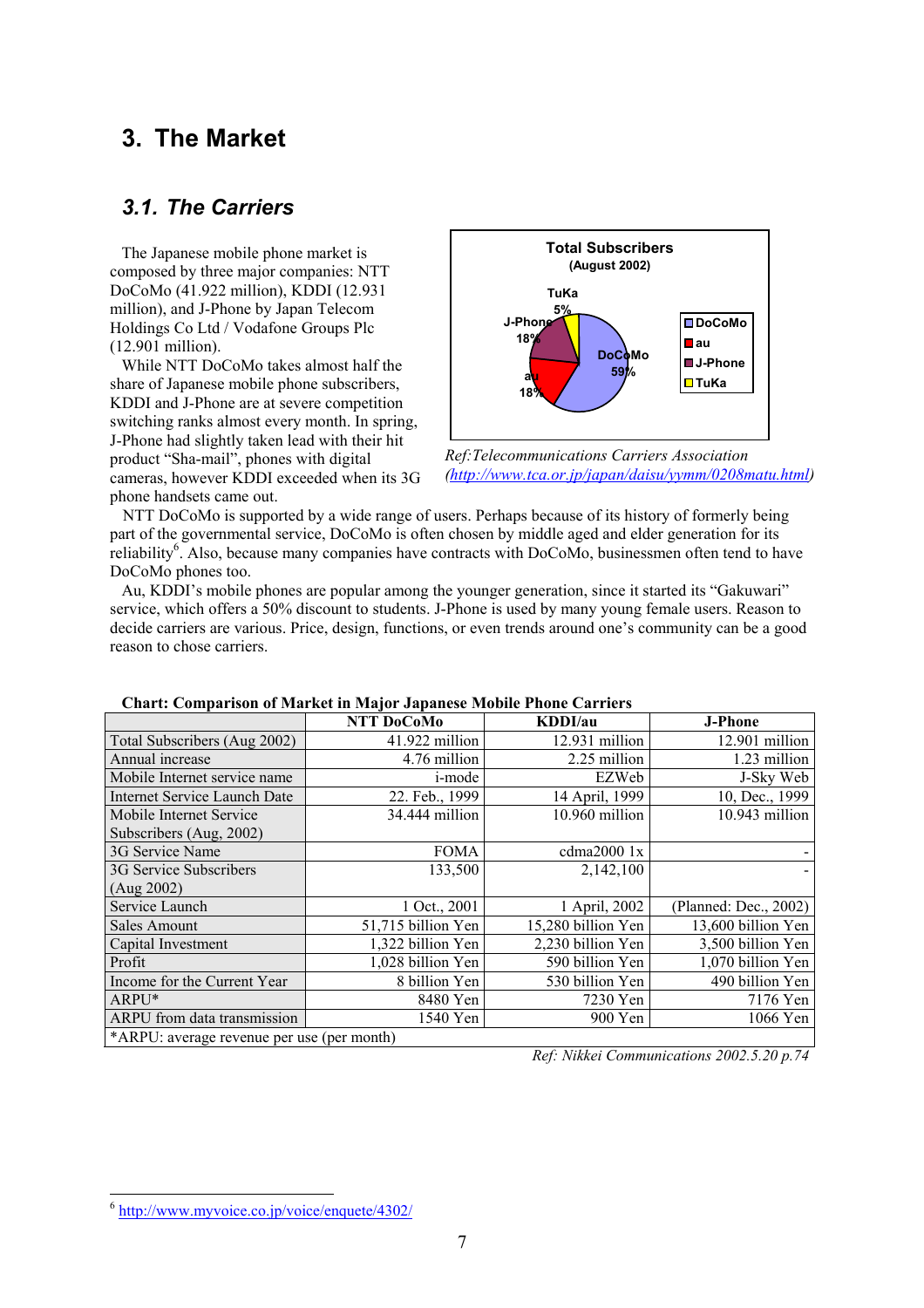

*Ref: Nikkei NetBusiness 2002.1.10 25 p.41* 

### *3.2. The Vendors (Handsets)*

The handset vendor market is also almost dominated by Japanese companies. NEC takes more than one fourth of the market (12.50 million handsets) and is especially supported by many NTTDoCoMo users. Surveys show that it is chosen by its design and style. Matsushita, known for its "Panasonic" or "National" brand name comes second (6.47 million), and is most often chosen by its brand name. Third is Sanyo (4 million), intent in the global roaming service. Sharp (3.85 million), which comes fourth is making great success in its J-Phone "Sha-mail" handsets. Then come Mitsubishi (3.80 million) and then Fujitsu (2.63 million), both wellknown Japanese companies.<sup>7</sup>



*Ref:EC Research Corp. http://www.ec-r.co.jp/*

The average length before buying a new handset is 1 to 2 years. Trends in handsets are also important for young generations, such as the two-fold design or lightness in weight.

### *3.3. The Content Provider*

1

Japan has again another original system in the mobile Internet content market. In the west and many countries from Asian, the contents makers and handset makers make strategies together to decide providing services, and carriers must oblige to that decision. However in Japan, the carriers have the power to decide everything from the service contents, handset features and shapes.

<sup>&</sup>lt;sup>7</sup> http://k-tai.impress.co.jp/cda/article/news\_toppage/0,,9705,00.html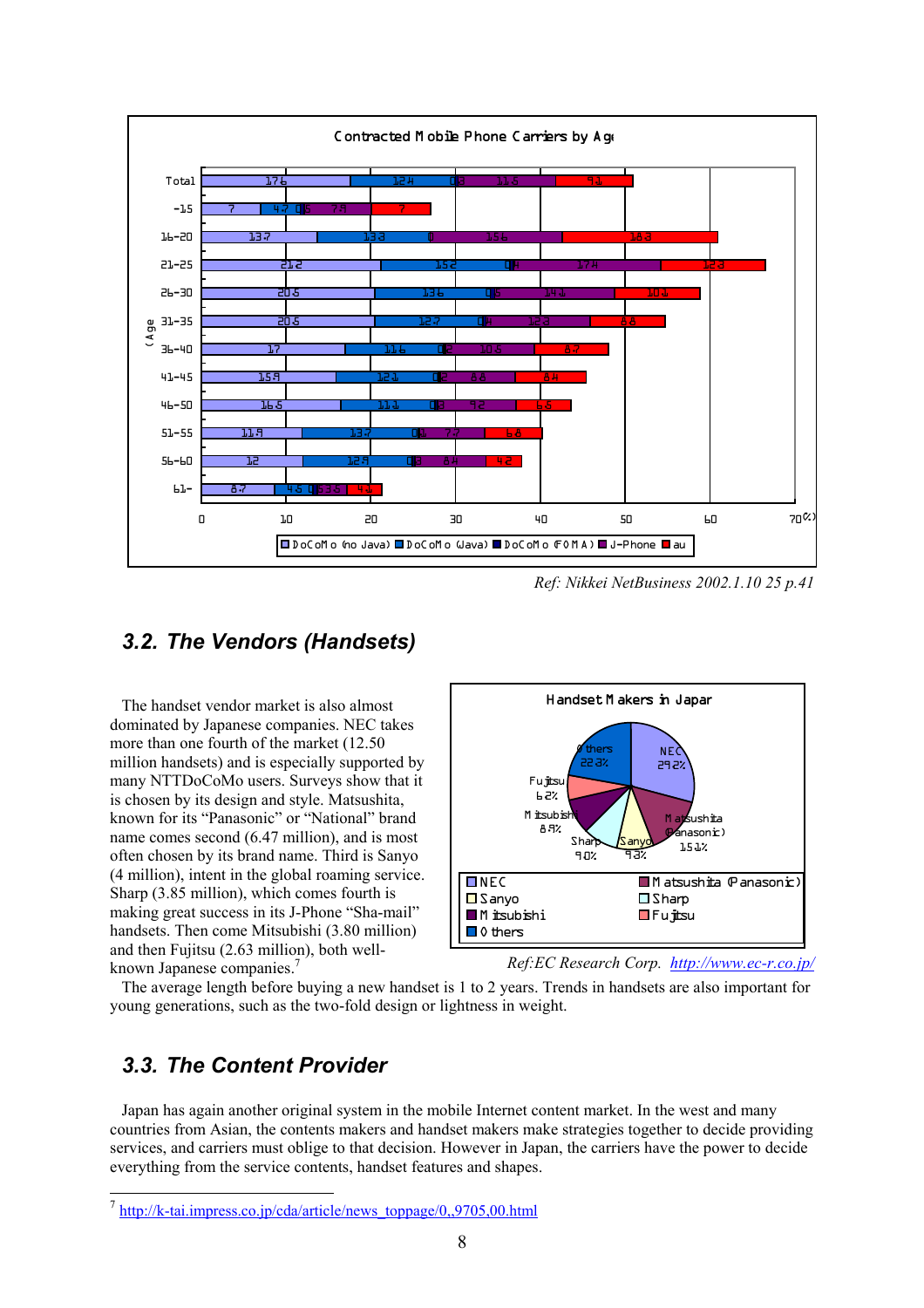Most of the mobile Internet contents providers are venture companies that were established within the last 5 years. One of the largest contents providing company is Cybird Co., Ltd, established in 1998. Cybird was one of the first to provide sites for i-mode in 1999. Today, it offers 46 contents with 3.36 million users in its ring tone and game download sites. Earnings for the fiscal year, ended March 2002, made its first surplus.

Index Corp., another major mobile Internet contents provider offers 71 contents, with 4.25 million users. It puts strength in providing contents by tie-ups with TV and movies, for instance providing preliminary scenes of TV dramas by animation distribution. Imagineer Co., Ltd has also tied up with Sanrio and provided "Hello Kitty" contents, which gathered 700 thousand users in a year. High update rate is essential to keep members to their sites.

But companies know that entertainment contents are not enough for the future, and are working on diversification. For instance, Index affiliated with a major fire alarm company, Hochiki Corp., and started a security service "S-mode", that sends an emergency mail or calls to mobile phones when an abnormal situation occurs at the house. Optional services also provide monitoring of house or control of lights and door locks from mobile phones.

Cybird is intent in services for companies. It has already made success in marketing for major companies via mobile phones and has made 43% increase in profit from the former year. Cybird is also making advances to overseas, in conjunction with i-mode's movement to Europe.

| <b>Company Name</b> | <b>Website URL</b>          | <b>Establishment</b> | <b>Main Contents</b>                     |
|---------------------|-----------------------------|----------------------|------------------------------------------|
| Cybird Co., Ltd     | http://www.cybird.co.jp/    | Sep. 1998            | Entertainment and mobile promotion       |
| Digital Adventure   | http://www.digiadv.co.jp/   | Apr. 1998            | Gravure photos and entertainment         |
| Gigno System        | http://www.gignosystem.com/ | Dec. 1996            | Idle screen photos with high update rate |
| Japan, Inc.         |                             |                      |                                          |
| Imagineer Co., Ltd. | http://www.imagineer.co.jp/ | Jan. 1986            | Providing information using Hello Kitty  |
| Index Corp.         | http://www.indexweb.co.jp/  | Sep. 1995            | Collaboration with TV stations           |
| MTI Ltd.            | http://www.mti.co.jp/home/  | Aug. 1996            | Traffic and Weather information          |
| Mediaseek Inc.      | http://www.mediaseek.co.jp  | Mar. 2000            | Pro-wrestling information, etc.          |
| Nihon Enterprise    | http://www.nihon-e.co.jp/   | May 1992             | Entertainment (mostly KDDI contents)     |
| Co., Ltd.           |                             |                      |                                          |
| Oricon Inc.         | http://www.oriconge.jp      | Oct. 1999            | Ring tones and music                     |
| K Laboratory Co.,   | http://www.klab.org         | Aug. 2000            | JAVA applications and software           |
| Ltd                 |                             |                      | platforms for i-mode, etc.               |

### **Chart: Major Contents Providers for Mobile Internet**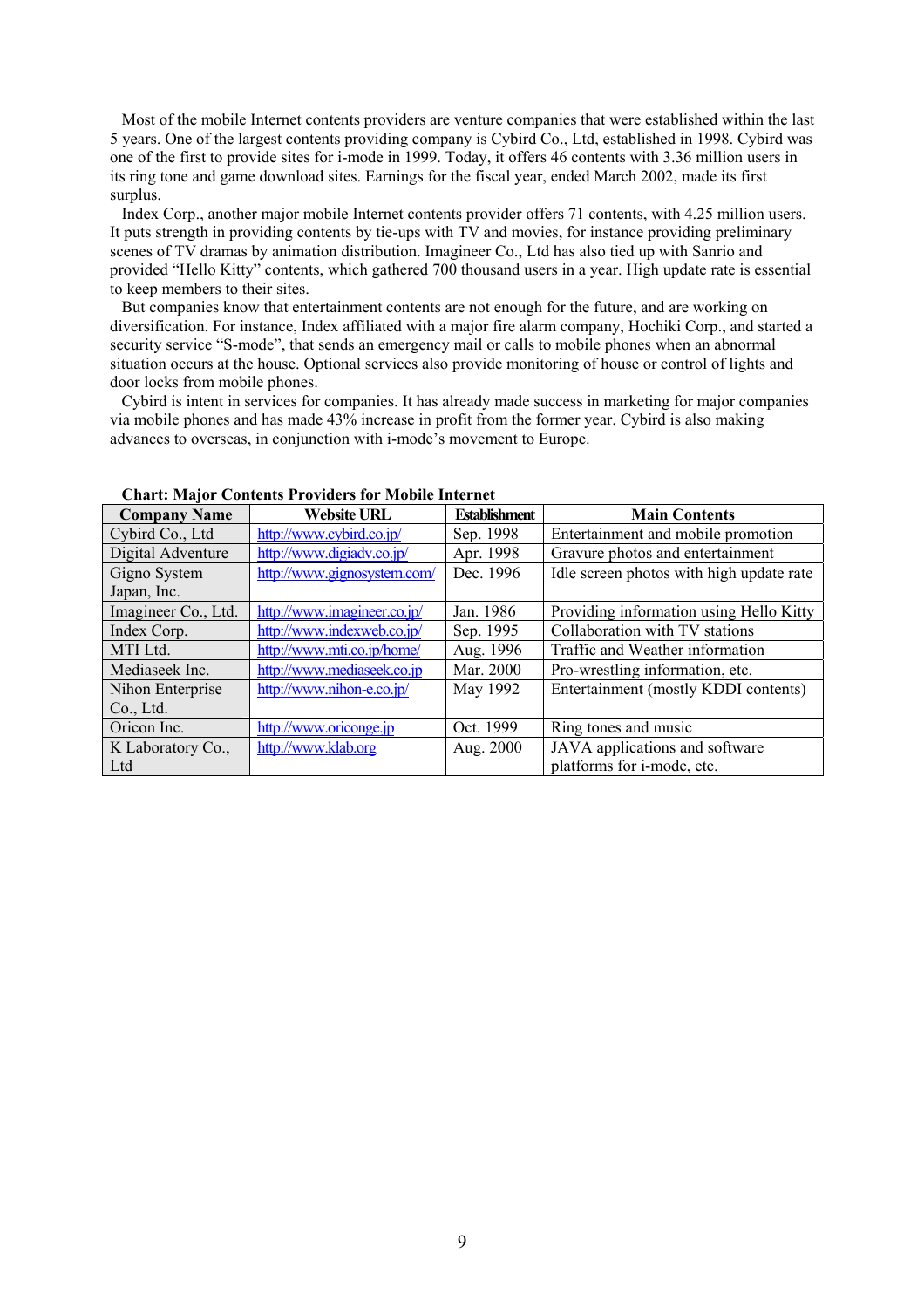### **4. Mobile Internet Contents and Services**

### *4.1. Overview*

According to The Digital Contents White Book 2002<sup>8</sup> published by the Digital Contents Association of Japan (DCAj), the mobile Internet contents had grown immensely last year by 184%, to a market size of 1,154 billion Yen. DCAj says, the killer contents were ring tones and idle screens. However DCAj also estimates that, without a new killer content like ring tones, the growth rate will acutely go down due to decrease in obtaining new users.

In the three and a half year, mobile Internet has developed greatly in Japan. The 56.347 million mobile Internet users account to 78.7 % of the total mobile phone users in Japan. For 6.6 million of them, mobile phones are their only Internet tools. To many people today, life without mobile phones would be impossible.

### *4.2. Basic Contents*

- 1. Communication
- Mail

1

#### **Service Name:** E-mail

**Characteristic:** Highly used by all generation. Users aged 21-25 use the most with 48.8%, and even the least marks 18.9%, 61 or older. Some students and businessman forward their PC e-mails to their mobile phones in order to stay updated at all times.



\*Survey include non-mobile users *Ref: Nikkei NetBusiness 2002.1.10 25 p.40*

Among the various contents and services offered, e-mails are the top most used function, even including the standard functions provided. The graph "Frequently used functions" shows that e-mail is used even more than clocks or address books. In a survey asking what Internet contents and services one uses, the results were 92.7% for e-mails, 48.1% for download services, 45.8% for news, and 44.2% for weather. Also, email services are the only service used frequently by all generations.

Each carrier also have text message services,



*Ref: KDDI http://www.au.kddi.com/*

<sup>&</sup>lt;sup>8</sup> Digital Content Association of Japan http://www.dcaj.or.jp/form2/setsumei.html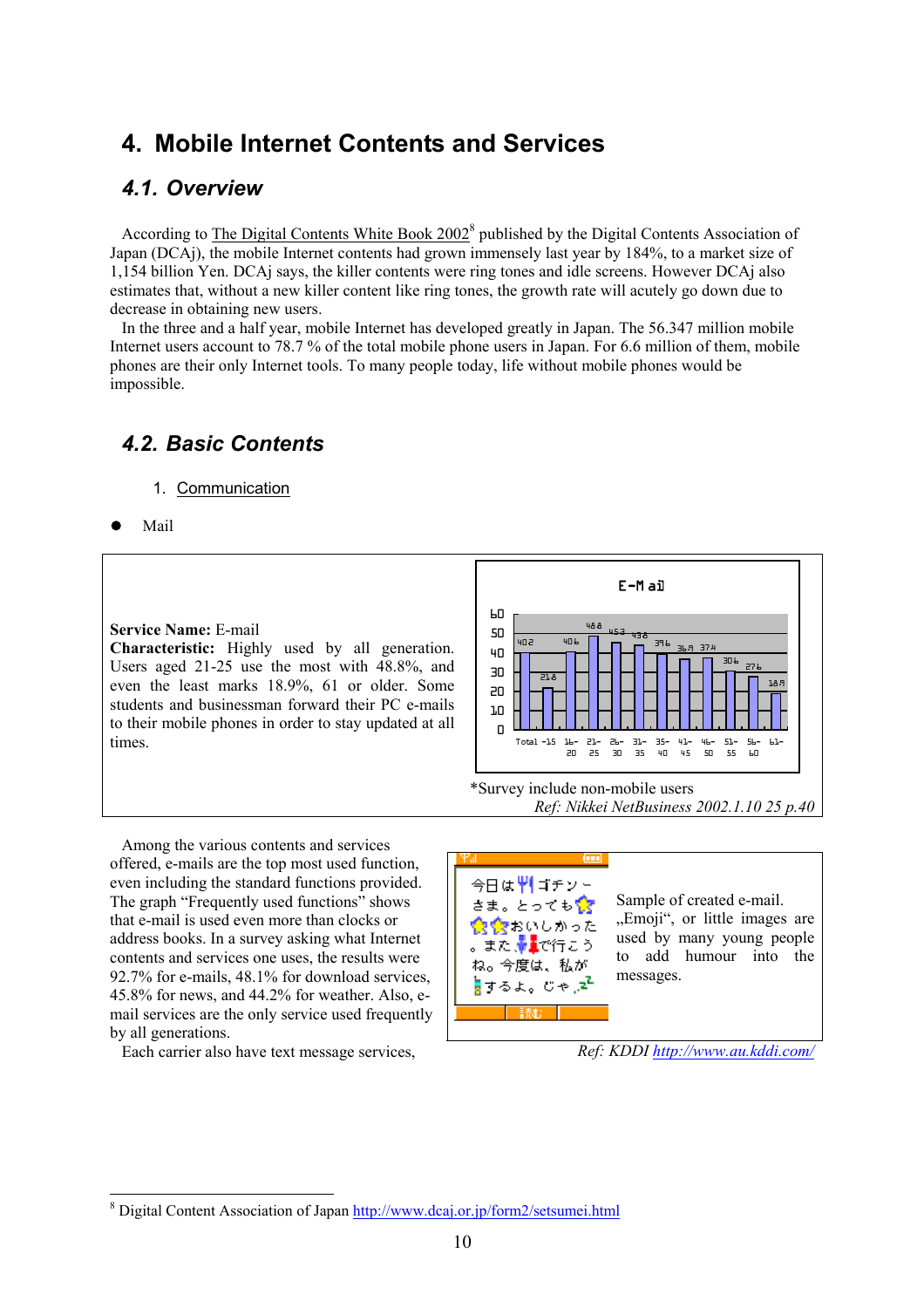but are not used so much since they can only be used within the same carriers, and using both would mean having two mail boxes.

Being able to use normal e-mail can be convenient, but irritating as well. *Daily Yomiuri* newspaper reported that more than 950 million e-mails are sent and received on mobile phones everyday, 800 million messages (84%) or more consisting of spam. NTT DoCoMo is especially targeted and is fierce to block spam mails and are calling upon users to change mail addresses to longer and complicated ones. The Government is also restricting with legislations.<sup>9</sup>

Related to spam mails are the *One-giri* calls, where computers dial numbers randomly, ring once, and hang up. The callers, usually dating services, do not get charged because no one picks up. But the incoming call leaves a phone number on the receiver's handset and when one calls back to see who called, they get charged with extraordinary fee.

|                          | NTT DoCoMo             | <b>KDDI</b>             | <b>J-Phone</b>           |
|--------------------------|------------------------|-------------------------|--------------------------|
| <b>Service Name</b>      | <i>i</i> -mode mail    | ezweb@mail              | J-Sky long e-mail        |
|                          |                        |                         | service                  |
| <b>Monthly Fee</b>       | 300 Yen                | 200 Yen                 | $250$ Yen                |
| <b>Sending Price</b>     | $0.3$ Yen $/128$ bytes | $0.27$ Yen $/128$ bytes | 3 Yen/mail               |
| <b>Receiving Price</b>   | $0.3$ Yen $/128$ bytes | $0.27$ Yen $/128$ bytes | 8 Yen/mail               |
|                          |                        |                         | (Free up to 384 letters) |
| <b>Maximum Sending</b>   | 500 letters            | 10000 letters           | 6000 letters             |
| Capacity                 |                        |                         |                          |
| <b>Maximum Receiving</b> | 500 letters            | 10000 letters           | 6000 letters             |
| Capacity                 |                        |                         |                          |

**Chart: Comparison of e-mail functions and prices** 





*Ref: Fukui Chamber of Commerce & Industry http://www.fcci.or.jp/chousa/totteoki/ke-tai02/index.htm*

#### Utilized Mobile Internet Services



*Ref: Electronic Commerce Promotion Council of Japan http://www.ecom.or.jp/*

<sup>&</sup>lt;sup>9</sup> http://www.vnunet.com/News/1133197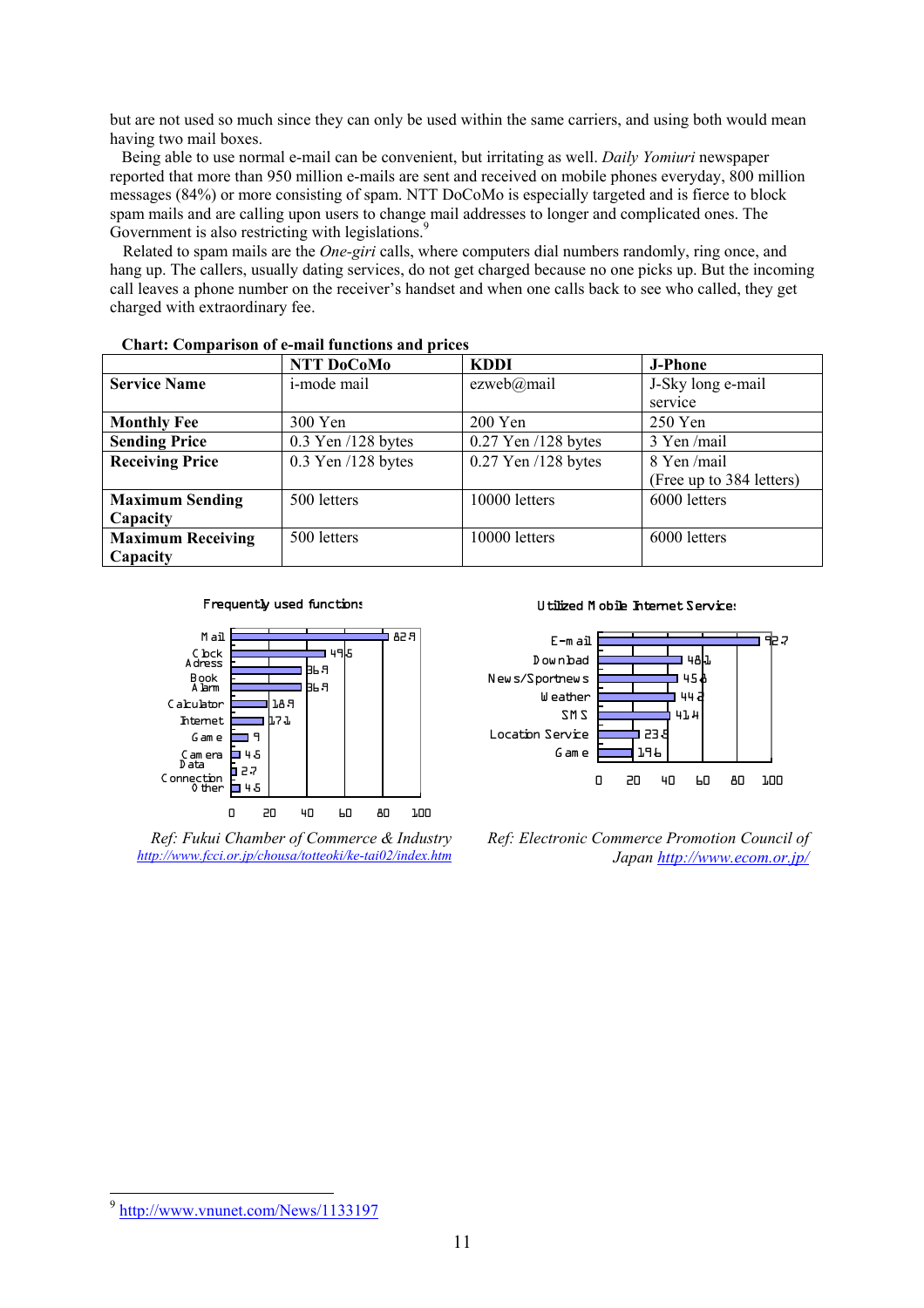

*Ref:Fukui Chamber of Commerce & Industry http://www.fcci.or.jp/chousa/totteoki/ke-tai02/index.htm*

### 2. Downloads

**Ring Tones** 



The huge business in mobile phone pay service is the ring tone download service. Having your favorite or newest ring tones for incoming calls and mails are a big hit in Japan. It is estimated that 60% of the mobile phone users have experienced this service.

Most sites require monthly fees with an average of 100 Yen (appx. 1 Euro) for 5 ring tones, 300 Yen for 15. Application procedures are very simple and payment is included in the monthly telephone bills. Major sites have 3 to 4 million members. Although most users do not root in one specific site but roam around different sites, 4 million users with 300 Yen fee would account to 12 billion Yen (appx. 1200 million Euro) per month. This business model of gaining little from many people may be expressed as typical ecommerce style.

The competition in this market is severe, with more than 100 sites offering ring tone downloads, but for the majoring companies this should be a juicy business. The whole market is estimated to be worth about 600 billion Yen (6 billion Euro), and including the profit made from downloading datas for the communications industry, the market price should be at least double.

Ring tones are one type of fashion for Japanese youths, and it is even common to have different ring tones depending on the person you recieve a call or mail from. The main chorus part is taken from the newest or hottest hit-music and commercial songs, and made into a 45 second-or-so long ring tone. Many mobile phones today can play more than 16 cords and have various tones, from normal sounds, piano, music box, etc.

Copyright royalty paid to artists were formely 7.7 Yen per ring tone, but from consulation from the industry has lowered the fee to 5 Yen per ring tone. There are even some artists who got unexpected incomes due to hits of remakes into "Chaku-melo" ring tones.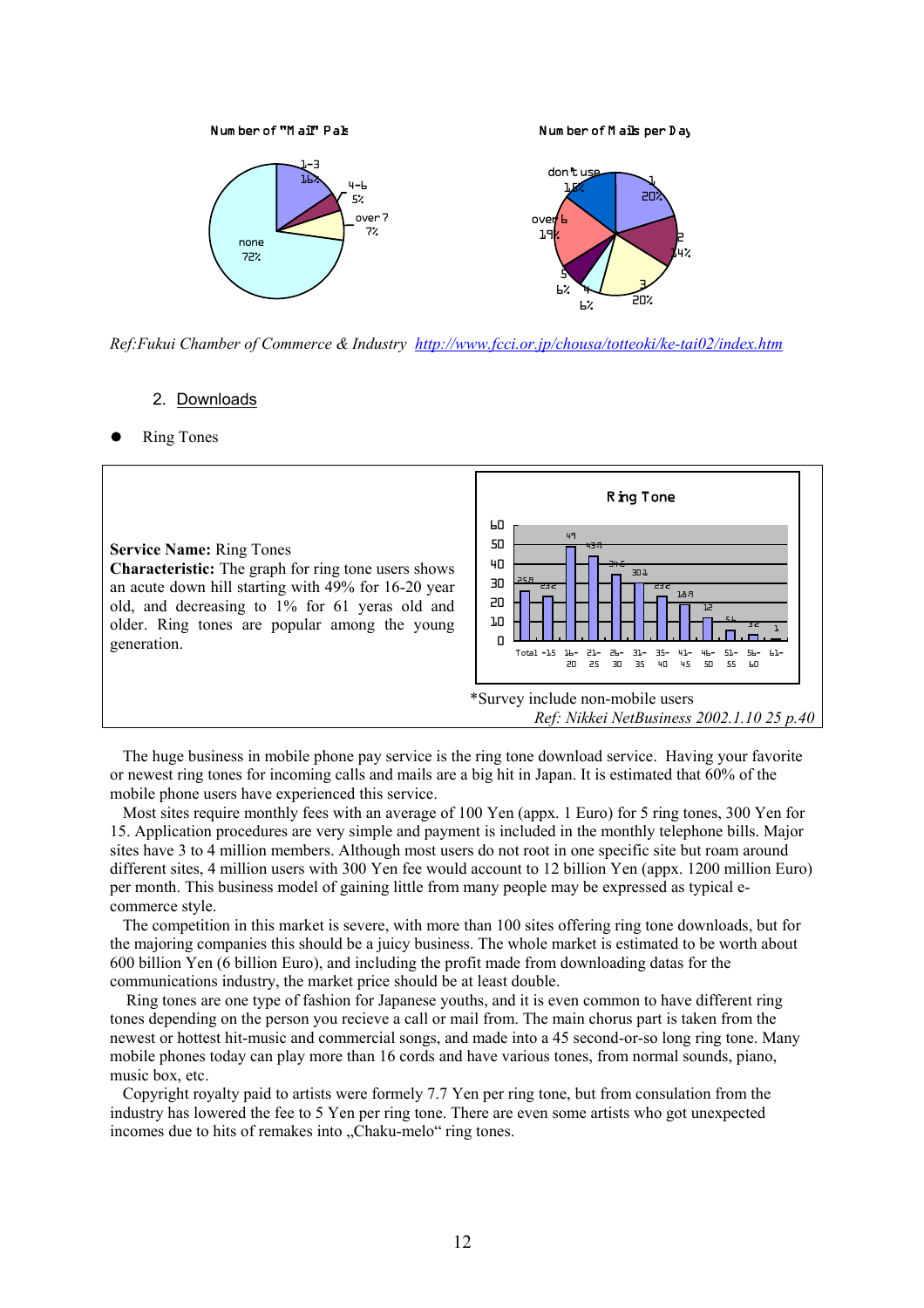Music & Karaoke

**Service Name:** Music and Karaoke **Characteristic:** This category is seldom used by all ages, with 9.1% for 15 years old and younger with the maximum point. Downloading music or karaoke

seems not to be very popular for now, since sound qualities are not nearly as good as CDs nor MDs.



**Idle Screens** 

**Service Name:** Entertainment (Quizzes, character images, etc)

**Characteristic:** Entertainment contents are used by young generations as well, with a peak of 17.8% for 16-20 year olds and going down to 0.9% for 56-60 years old, then increasing slightly again to 1.6% at 61 years or older.





Idle screens are the screens shown when phones are not used. Formely, it only showed a clock, battery meter, and connectivatility, but with the development of i-mode, downloading your favorite picture became a standard act.

Today, not only images but motion pictures have also appeared since NTT DoCoMo's i-anime came out.





*Ref:Fukui Chamber of Commerce & Industry http://www.fcci.or.jp/chousa/totteoki/ke-tai02/index.htm*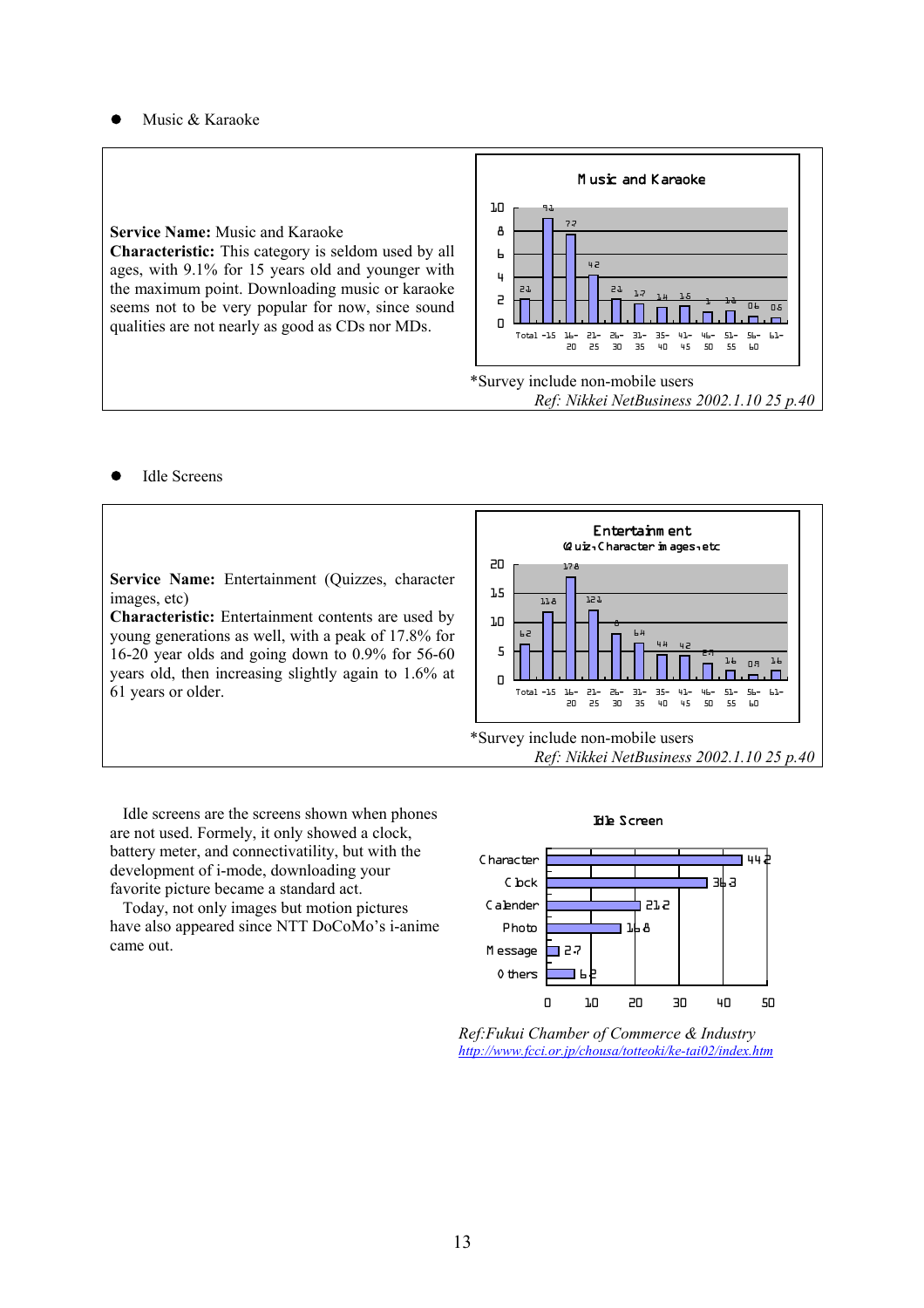Games

#### **Service Name:** Games

**Characteristic:** The pattern for games has a similar shape to ring tones and entertainment contents. Statistics for teenagers mark the highest score at 23.5%, and decreases as the age goes up. The one exception is again at the end, where 61 years or older has 2.1% users, while ages 56-60 only has 1.5%. Perhaps needs in entertainment arise again when people retire and have more time to spend using their gadgets. **Official sites:** 90



#### 3. Information

**Stock** 



### Timetable & Transmit

**Service Name:** Transmission, Timetable, etc. **Characteristic:** Services concerning traffic information and timetables are used the most by ages 21-25 with 27%, which is the age of students or business men/women. These services are useful when moving in cities, especially to new places. Also, this comes in handy when finding out the last train.



Town Information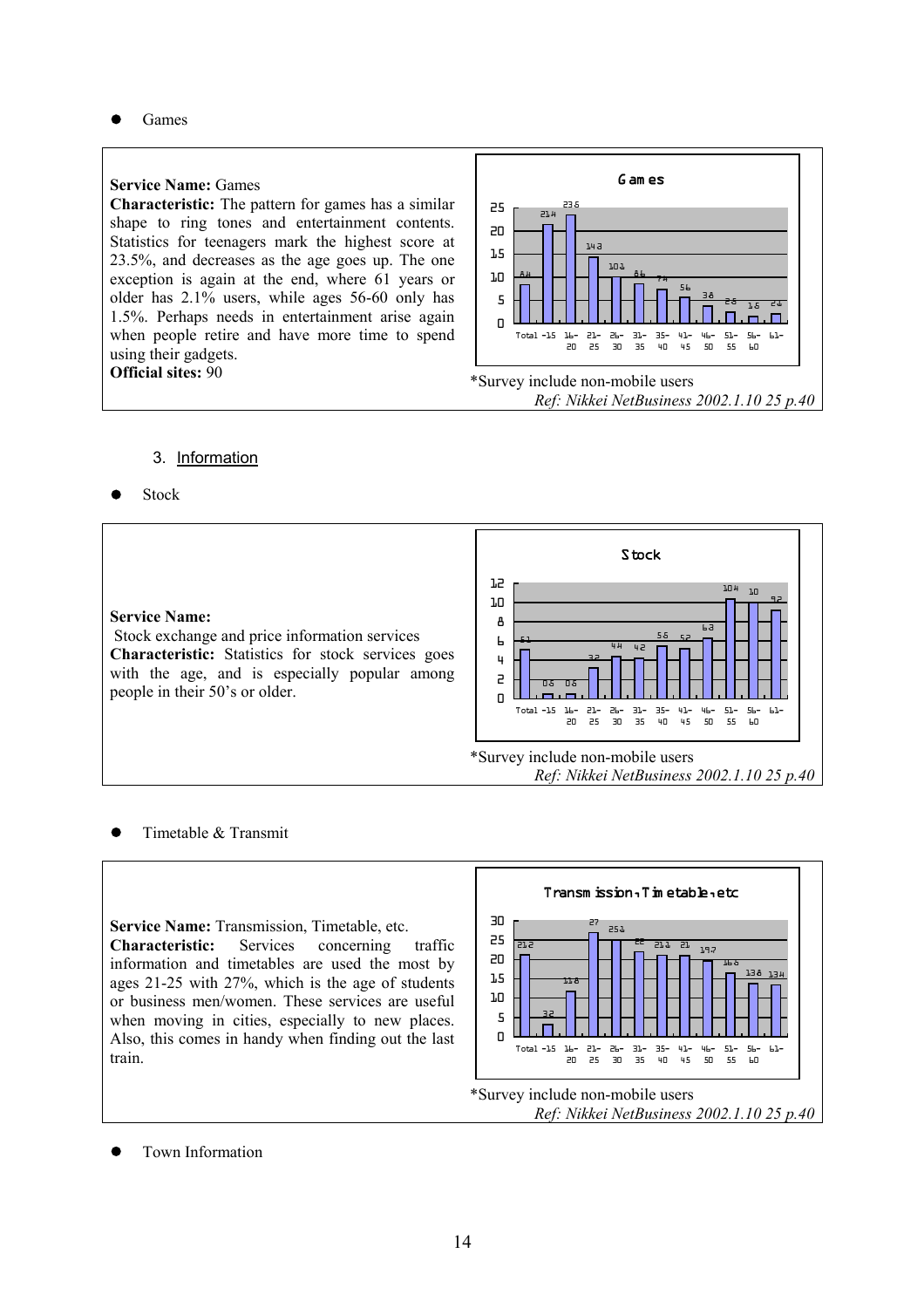**Service Name:** Town Information (Shops, etc.) **Characteristic:** Statistics for town information services, providing information or enabling search on shops, restaraunts and cafes, forms a hill shape with 26-30 years old as the peak with 16.1%. These services may be used by office ladies (OL), who like to look for trendy shops and cafes.



### Mail Magazine

**Service Name:** Subscription to Mail Magazines **Characteristic:** Subscriptions to mail magazines where around 10% for all ages, with a slight downhill from the younger age towards the elder. Contents for mail magazines can vary from news, sports, stocks, business, entertainment world, movies, daily fortune telling, music, etc.



*Ref: Nikkei NetBusiness 2002.1.10 25 p.40*

### 4. Transaction Support

• Tickets and Reservations

#### **Service Name:**

Ticket Reservation (Flight tickets, hotels, etc.) **Characteristic:** Ticket reservation services are used among middle to older generations, with 10.3% for 51-55 year old being the highest. Reservable tickets include flights, trains, hotels, rental cars, sport games, concerts, etc.



Online shopping on mobile phones is a fairly new service, but usage has been gradually increasing. Unlike online shopping in normal computers, where food, computers, books  $\&$  magazines, clothes are mostly purchased, sales through mobile online shopping are mostly online reservations for flight and train tickets, hotels.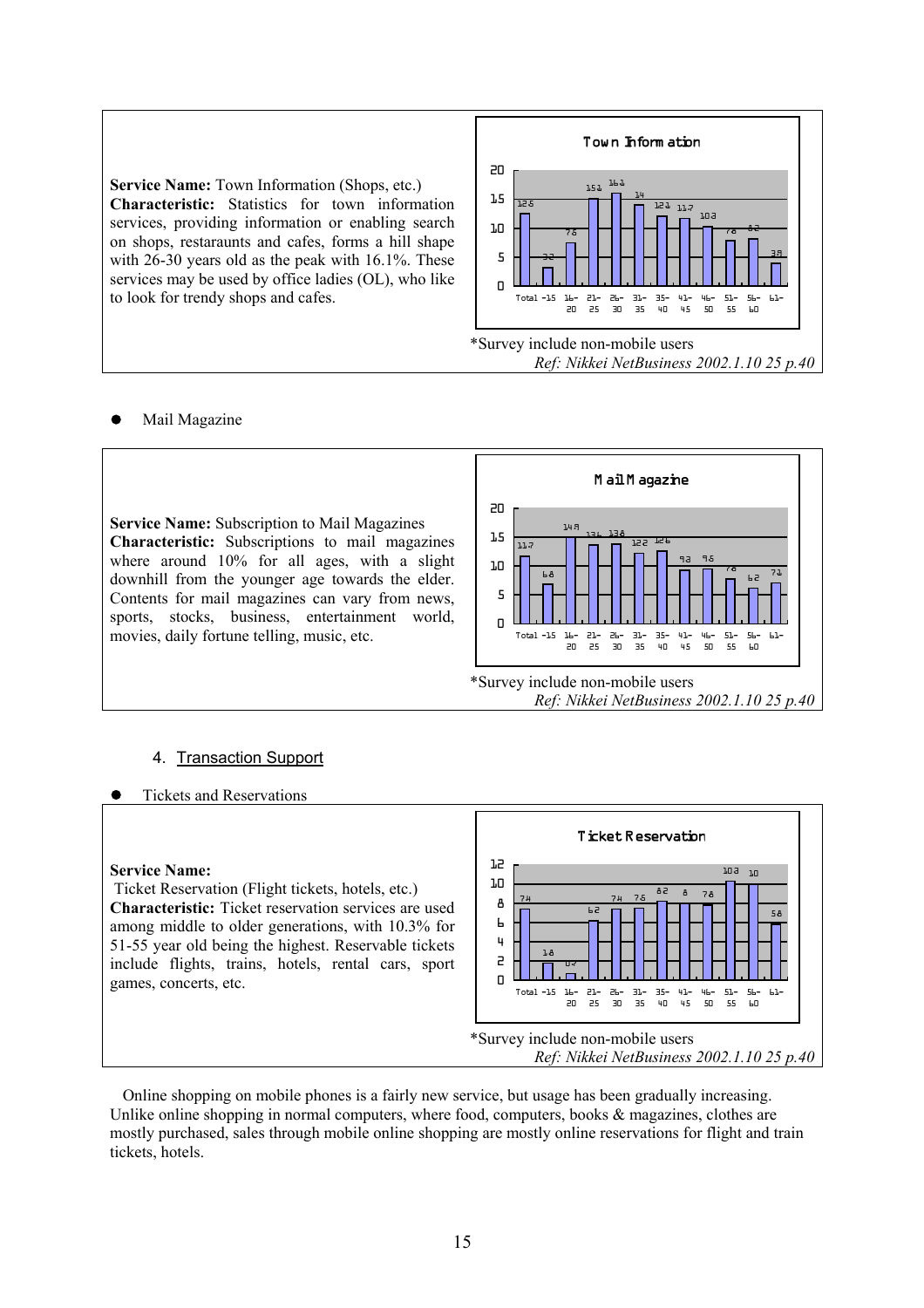

*Ref: http://www.ecom.jp/press/20020312\_1.html*

#### Paym ent M ethod



Discount Coupons

#### **Service Name:** Discount Coupons

**Characteristic:** Discount coupons, are services enabled by going to websites of shops or restaraunts, and downloading a particular screen. When one shows the screen at the shops, a discount will be offered. This service is used the most by ages 21-25 with 14.2%, and forming a hill on both sides.



*Ref: Nikkei NetBusiness 2002.1.10 25 p.40*

#### **Cmode**

In April 2002, NTT DoCoMo, Coca Cola Japan and Itochu started its new customer service "Cmode". By tying up imode with various vending machines, users are enabled to receive services such as cashless shopping, idle screen or ring tone downloads.

Experiments on Cmode services were held last year for 4 months from September to December around the Shibuya area of Tokyo. The 41 Cmode vending machines attained 20 thousand users, mainly young and female customers. Coca Cola plans to place 2000 Cmode vending machines by the end of this year.

To become a member, users register in the "Club Cmode" site in their i-mode menu. After prepaying at a Cmode machine, tickets can be bought online, and be sent as twodimensional barcodes, which can be certified automatically.

Cmode enabled services so far include purchases for tickets for amusement parks, idle screens and ring tone contents, location services and other tickets or coupons.



*NTT DoCoMo http://www.nttdocomo.co.jp*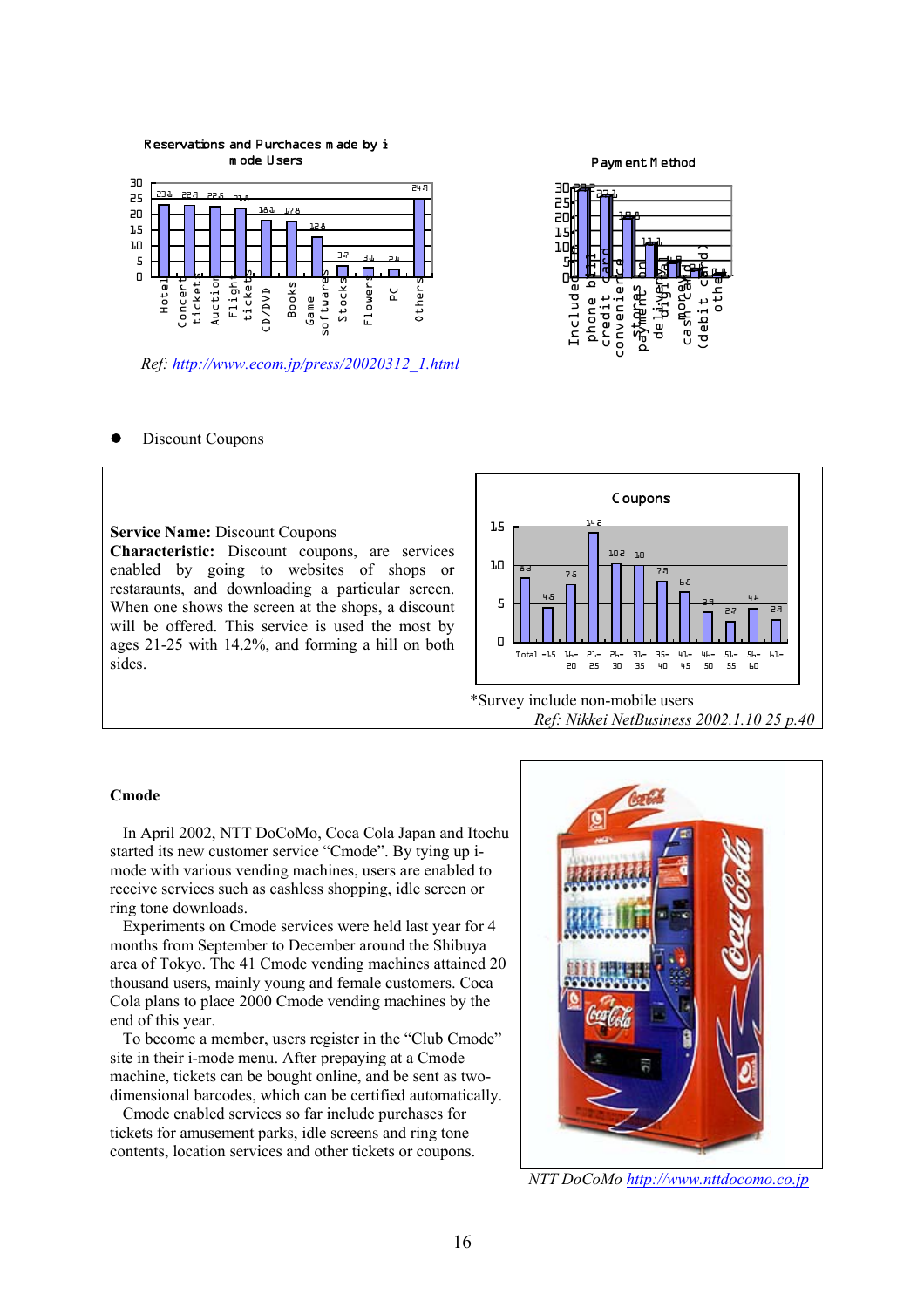### *4.3. Characteristics in Contents by Carrier – i-mode/Ezweb/J-Sky*

### 1. i-mode : Business tools

NTT DoCoMo announced 2, June 2002, that i-mode subscribers had topped 33 million users. Among them, 13.6 million (41%) has an i-apli enabled handset. DoCoMo says that more than 95% of i-mode users are active users that access the Internet more than once a month, and 78% are users who access the i-menu more than once a month. The market size for i-mode is approximately a 1 trillion Yen market per year, since the profit for a month in March was 80 billion Yen. This does not include material exchanges such as e-commerce sites to purchase books or clothes. This money comes purely from digital contents like ring tones and idle screens. It can be said that i-mode has the world's largest market in digital contents. The average membership site is now estimated to be about 2.5 per person.<sup>10</sup>

NTT DoCoMo not only has the largest number of subscribers, but also the widest range of users in age. Many middle or elderly aged generation are DoCoMo users. Therefore, the i-mode menu, DoCoMo's Internet services are information based, such as news, banking, etc. As can be seen in the graph "Most frequently used Internet contents", search engines and lifestyle information are much more referred to than the other two mobile IP users.

I-mode has currently more than 3000 official web sites, but many times more unofficial sites as well. Because DoCoMo is especially keen to keep their quality level at high standards, assessment for the official i-mode menu is severe and takes time.



#### **DoCoMo's i-mode menu**



<sup>&</sup>lt;sup>10</sup> http://www.zdnet.co.jp/mobile/0206/06/n\_natuno.html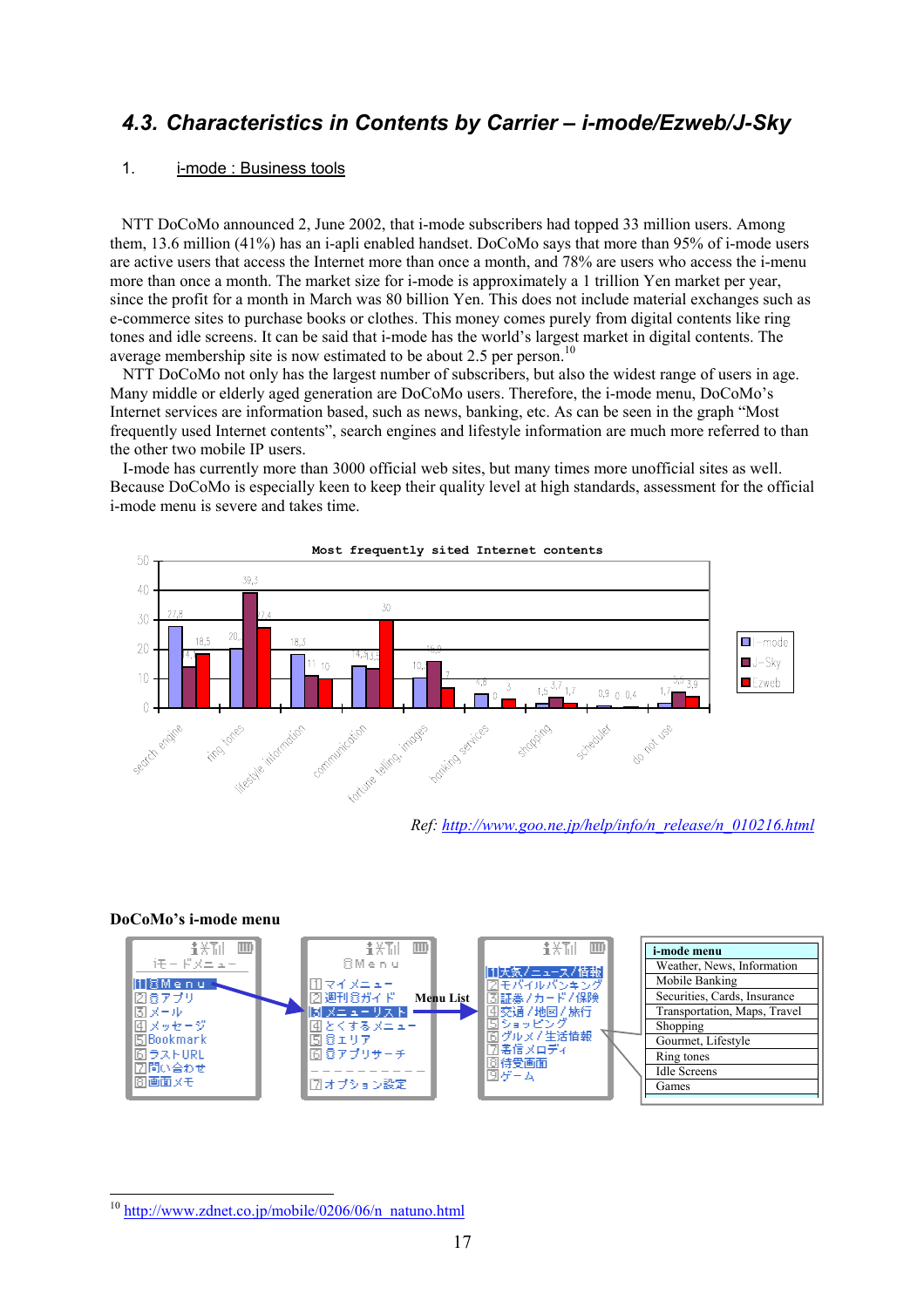### 2. KDDI/au : Entertainment

KDDI/au's Ezweb contents is targeted mainly on the young generation. Since au started its "Gakuwari" service, which offers a 50% discount to students, au has become strong in younger generations. Therefore, au's Ezweb contents concentrate in entertainment topics popular among young generation, such as ring tone downloads or games. In

| <i>i</i> -mode |  |
|----------------|--|
| L-SK Y         |  |
| EZweb          |  |

Sep., 2001 for i-mode and Ezweb, Jul., 2001 for J-Sky

the same graph, it can be seen that communication sites are visited the most by Ezweb users. These communication sites, often meet-a-mate sites, are popular among young generations.

#### **Au's Ezweb menu**



### 3. J-SKY : Female sites

J-phone is strong in the women's market. J-sky is the only mobile Internet provider where more than half the users are female. Therefore, J-Sky provides more contents targeted towards young women, such as fortune telling, cosmetics, beaty, and shopping. Popular sites are ring tones and images download sites.

|                | Men | Women |
|----------------|-----|-------|
| <i>i</i> -mode |     |       |
| LSK Y          | 1C  |       |
| Ezweb          |     |       |

Sep., 2001 for i-mode and Ezweb, Jul., 2001 for J-Sky<sup>12</sup>

### **J-Phone's J-Sky menu**



### *4.4. Digital Camera*

|                       | NTT DoCoMo | KDDI        | J-Phone    |
|-----------------------|------------|-------------|------------|
| Service Name          | i-shot     |             | Sha-mail   |
| Service Launch        | June, 2002 | April, 2002 | Nov., 2000 |
| Variation of Handsets |            |             | 20         |

<sup>&</sup>lt;sup>11</sup> http://www.altovision.co.jp/report/report007\_1.htm 12 http://www.altovision.co.jp/report/report007\_1.htm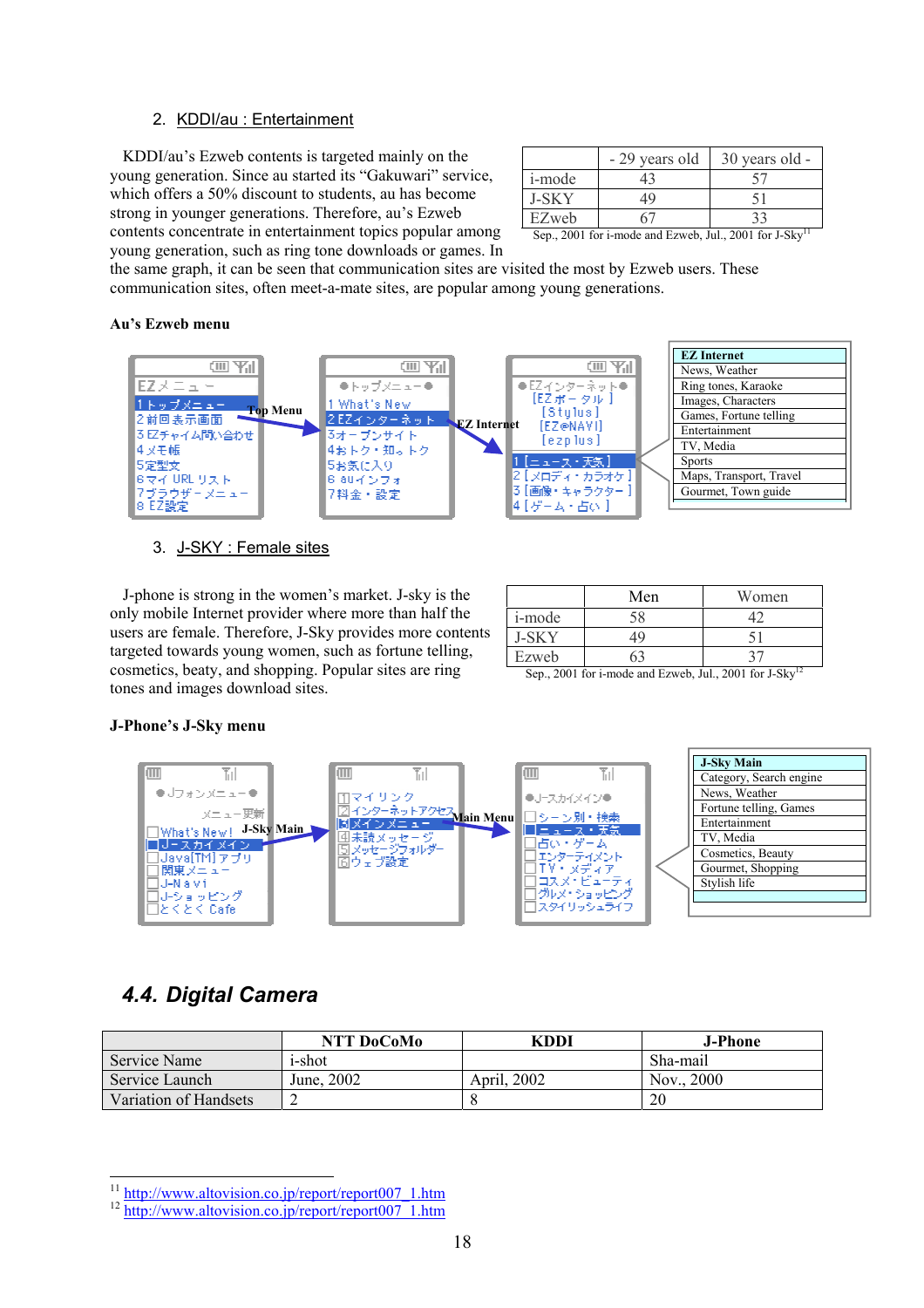The hit product in the mobile phone market last year was definitely mobile camera phones, or "Shamail" (picture messaging service) of J-Phone. J-Phone first introduced its camera equipped mobile phone in November, 2000, and started the "Sha-mail" service in June, 2001. Users increased at a steady speed and in March, 2002, J-phone exceeded the number of au subscribers to become the second largest vendor in Japan (however au has recovered again now, since its 3G phones have appeared).

Recently, J-Phone announced that the number of "Sha-mail" units topped 6 million units as of 9. August 2002. Now the number of "Sha-mail" users account to 47% of J-Phone's total subscriber base.

While J-Phone leads the market with a lineup of 20 different types of "Sha-mail" equipped handsets, au and DoCoMo have also started services in mobile camera phones this year. au introduced its first handsets in April, and DoCoMo in June. Not only pictures can be sent, but motion pictures as well.

Pictures are often not sent but only stored in one's mobile phone to look at. 10% of taken pictures are sent by mail, and approximately half the users send Sha-mails more than twice a week $^{13}$ .

|                         | NTT DoCoMo        | <b>KDDI</b>       | <b>J-Phone</b>        |
|-------------------------|-------------------|-------------------|-----------------------|
| Service Name            | 1-area            | eznavigation      | Station               |
| Service Launch          | <b>July 2001</b>  | December 2001     | April 2001            |
|                         |                   | $($ July 2000 for | (Area limited service |
|                         |                   |                   | October 2000)         |
| System Specifics Public | Feb., 2002        | -                 | Jan., 2002            |
| Release                 |                   |                   |                       |
| Transmission method     | <b>PDC</b> Packet | cdmaOne Packet    | <b>PDC</b>            |
| Service fee             | Free              | Free              | 100 Yen/month         |

### *4.5. Location Services*

### 1. NTT DoCoMo: i-area / J-Phone: Station

i-area is i-mode's location service launched June 2001. It enables users to search weather information, maps and restaraunts in the surrounding area, cost free. Unlike the GPS services, location information does not have high accuracy. NTT DoCoMo announced that there are 400 thousand access per day for location service compatible contents.

### 2. KDDI: eznavigation

KDDI's location service, eznavication uses the gpsOne technology developed by Qualcomm. GpsOne can achieve location within  $10 - 20$  meter error. However so far, it takes approximately 10 seconds to attain the location information.

 $\overline{a}$ <sup>13</sup> http://www.zdnet.co.jp/mobile/0207/31/n\_hisyatai.html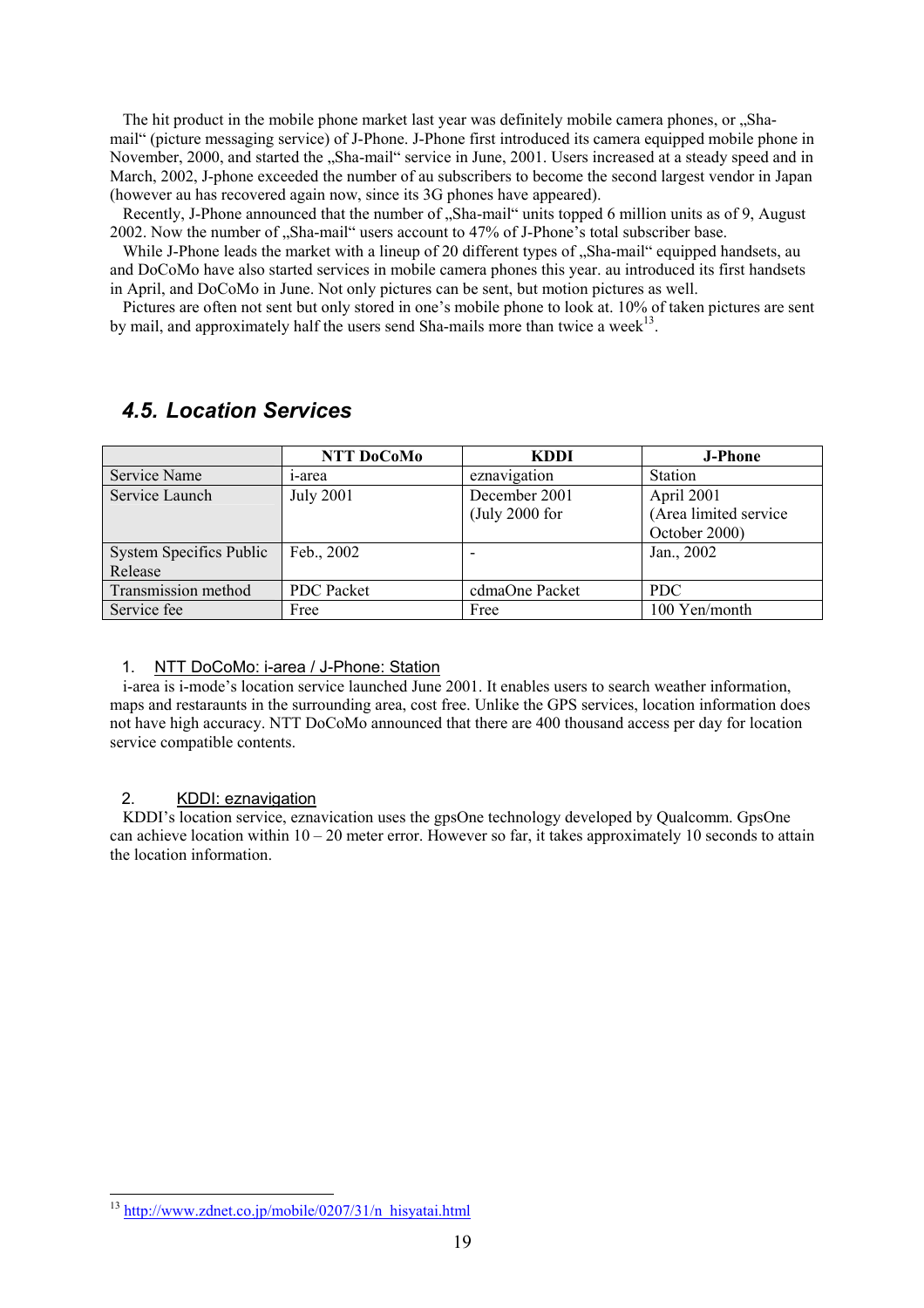### **Examples of eznavigation services**

### EZ@NAVI



KDDI's original service, that locates your current point on map. The map can be scrolled or zoomed in and out. This map can also be sent to friends via e-mail or used for train transmits at stations.

[Fee 210 Yen/month, by KDDI] HELP Net



Emergency call service that connects to the nearest police, fire, coast department by locating current location by GPS. [Fee 315 Yen/month]

#### Seaman



With the "Chika-tomo" search system, one can search for friends listed on their seaman list, and see who is currently nearby and how near. Schedule and mailing list services are provided as well.

[Fee 315 Yen/month, by MTI/Vivarium] GPS Character MAP



A make-your-original map service by placing characters and icons on the map. Area limited idle screens and original characters can be downloaded from specific areas. [Fee 210 Yen/month, by Bandai] Networks]

*KDDI: http://www.au.kddi.com/ezweb/eznavi/index\_h.html*

### *4.6. Local range Wireless Communication – Bluetooth and IrDA*

### 1. Bluetooth

"Bluetooth" is a short-distance wireless comunication technology, founded by Ericsson, Nokia, Toshiba, Intel, and IBM. The technology uses the 2.4 GHz frequency band with network speed of 1 Mbps within

distance of 10m. Bluetooth enables data synchronization between PC and its surrounding devices such as printers, PDA, car navigation, audio players, projectors, and also mobile phones.

The first (and so far only) mobile phone handsets with bluetooth chips, ..C413S" made by Sony came out from KDDI in May, 2001. Data that could be transmitted between the same KDDI's handsets were address books, schedule, profile, task list, and specific games. Transmissions with PCs were access to the Internet via mobile phones, address books, profile, and images (only from PC to phone). NTT DoCoMo also released a PHS handset with the chips in November 2001.

Skyley Networks, Inc.<sup>14</sup> a venture company founded July 2001 is intense in producing P to P service using bluetooth techniques. They have already released "DECENTRA", a middle ware for wireless transmission.

However on the whole, bluetooth is not making a great success. Companies that have expressed intention of developing Bluetooth



products total 2100, but only 531 have been released, as of March 2002. One reason may be because of the complicated and costly procedure companies must go through when in making bluetooth products. This expensive "Qualicication Program" is laid down by the Bluetooth SIG(Special Interest Group).

Also, not having many bluetooth products yet in the market can be a critical problem, because the point of bluetooth is to connect more than two devices with bluetooth chips.

-

<sup>&</sup>lt;sup>14</sup> http://www.skyley.com/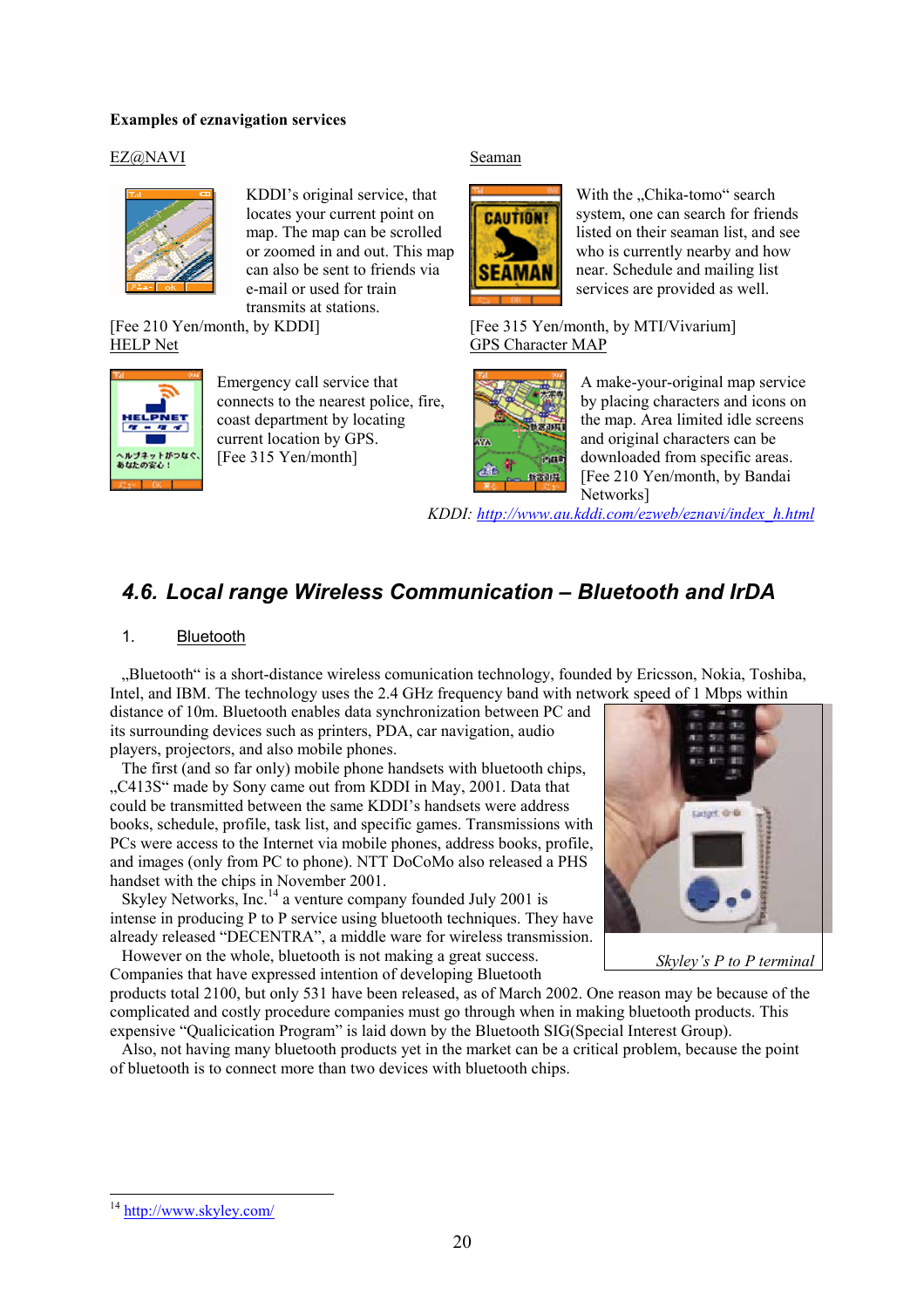### 2. IrDA

In contrast with bluetooth, the Infrared Data Association (IrDA) is attracting attention once again as the local networking standard. Transceiver costs are cheap and the low transmission speed of 115 KBps will not be a big problem as long as music or motion contents are not transmitted. NTT DoCoMo's "Mova 504i series" were released in May 2002 with the IrDA, with "IrMC" for its profile. In two months it had sold 1.5 million handsets. Already put in practical use are data transfer for fortune telling games and membership recognition for shops. Receipts, coupons, point cards, prepaid cards, and cash cards are also currently under development. In the future, DoCoMo wishes to use IrDA techniques for credit cards and public certificates. KDDI will also release a handset with "IrFM" aiming online payment and financial data transmissions this fall.



#### **Diagram of IrMC for mobile phones and IrFM for accounts**

### *4.7. JAVA*

|                     | NTT DoCoMo     | KDDI       | J-Phone    |
|---------------------|----------------|------------|------------|
| Java Service Name   | <i>i</i> -apli | ezplus     | Java aplı  |
| Service Launch Date | 26 Jan., 2001  | July, 2001 | June, 2001 |
| <b>JAR</b> Size     | 30 KB          | 50 KB      | 30 KB      |

In 2001, each carrier competed to release Java handsets. Because of its small capacity of 30 to 50 KB, only simple programs such as games and graphs of stock information could be made, but with the release of 3rd generation phones, the possibilities have arised.

K Laboratory Co., Ltd (K-Lab)<sup>15</sup>, is the leading company of mobile phone Java software. In June 2000, K-Lab presented the world's first Java application on mobile phones. Today, they hold various applications from entertainment applications, including games, ring tone downloads, and fortunetellers, to more practical tools, such as maps and weather forecasts. This year in June, K-Lab was awarded the BREW Award as KDDI's "Carrier's Choice" at QUALCOMM's BREW 2002 Developers Conference in San Diego, USA. The award was in recognition of K Lab's 'Kyara Komyu', an instant messenger communication application for KDDI's service. K-Lab also developed "K-tai FLASH", which enables FLASH to move on mobile phone screens.

CdmaOne has also adapted BREW, developed by America's Qualcomm. While the Japanese Java services operate on HTTP, the protocol for WWW services, BREW operates on a layer below – TCP/IP. Therefore, developers have more freedom in the applications they make. Also, BREW is paid attention for its fast motion.

*Ref: Nikkei Electronics 2002.8.26*

<sup>&</sup>lt;sup>15</sup> http://www.klab.org/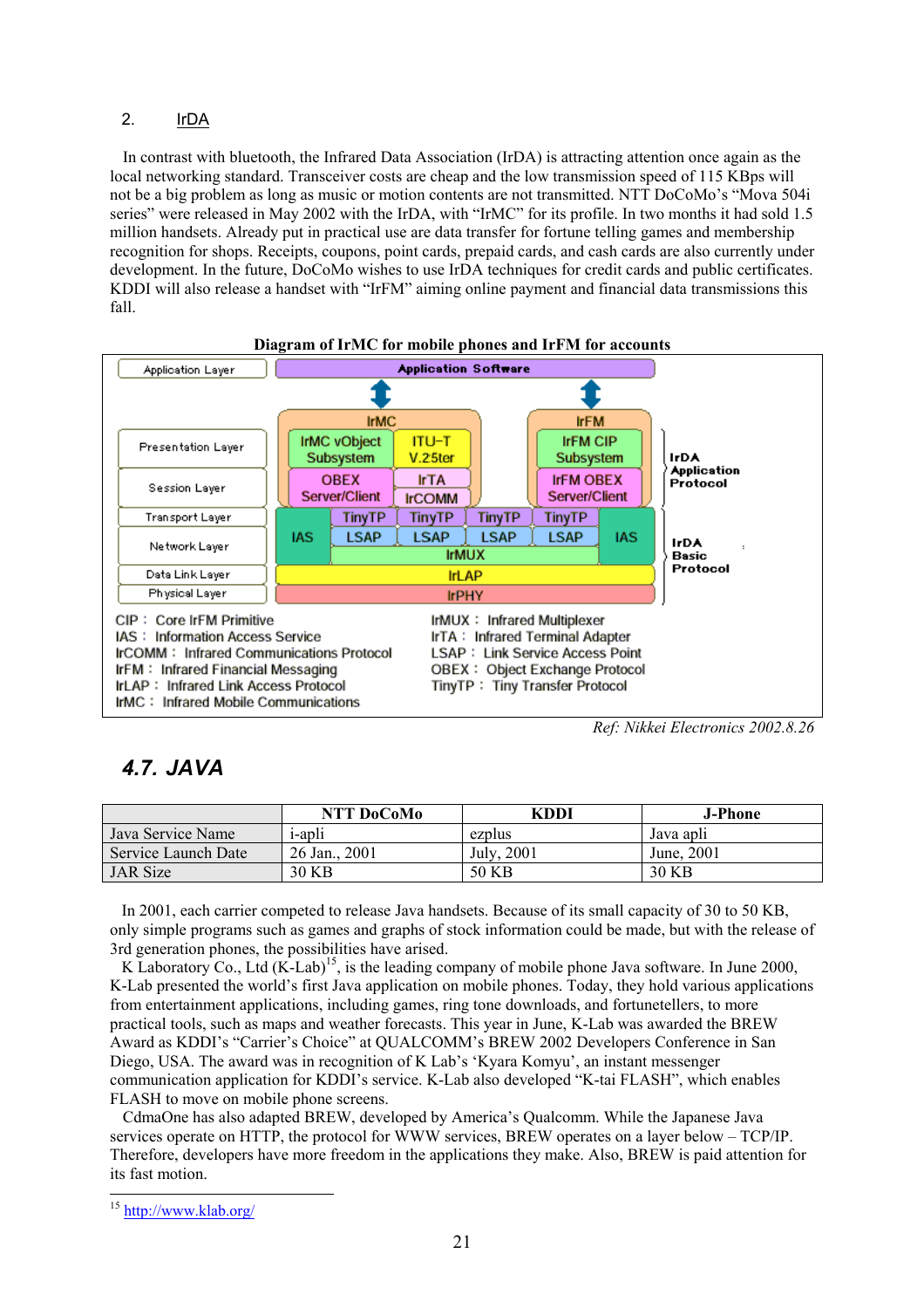### **Examples of i-apli sites**

#### icon Datingbook



A romance simulation game. Users can send messages and trade profiles via the Internet. [Fee 300 Yen/month]

DLJ Direct



Charts of stocks (daily, weekly, monthly) and real time market prices can be easily checked. [Fee free]

### Dwango7



Various genre of games can be downloaded from this site, from net RPG, quiz games, shooting, etc.

[Fee 300 Yen/month]





A "make your original idle screen" service. The typed text, for instance one's name or initial comes out as an animation. [Fee 200 Yen/month]

*NTT DoCoMo: http://www.nttdocomo.co.jp/p\_s/imode/corp/pdf/iappli.pdf*

### *4.8. 3G Mobile Phone*

In October 2001, NTT DoCoMo launched the worlds' first service of IMT-2000, the third generation mobile communications system (3G). The two other majoring mobile phone career companies follow, with KDDI already starting its service in April 2002, J-Phone planning to begin this December.

FOMA, NTT DoCoMo's 3G service subscribers have not increased at the anticipated rate. When the service was started, the company expected the number of subscribers to reach 150,000 by the end of March 2002, but in actuality, the number was only about 90,000.

In contrast, KDDI is making an excellent start, outnumbering DoCoMo by nearly ten times many subscribers in three months since its launch of "CDMA 2000 1x" service this April. In one month, KDDI achieved 330,000 subscribers, 1,000,000 in three months, and currently 2,142,100 as of the end of August. More impressive is that 400,000 of the 1 million at three months were new subscribers, not customers upgrading from KDDI's existing service.

There are several factors for this success, according to Paul Kallender's article, "KDDI Makes Wave With  $1X^{\prime16}$ . One advantage is the number of handsets available – six in total, compared to the three available for FOMA subscribers. The GPS capabilities and camera equipped handsets may have helped greatly too. Also, the 1xRTT service is already available in 43 municipalities in Japan, is backwards compatible with KDDI's 2G service, cdmaOne, and is planned to reach 90 percent population coverage by the end of this year.

<sup>&</sup>lt;sup>16</sup> http://www.unstrung.com/document.asp?doc\_id=17811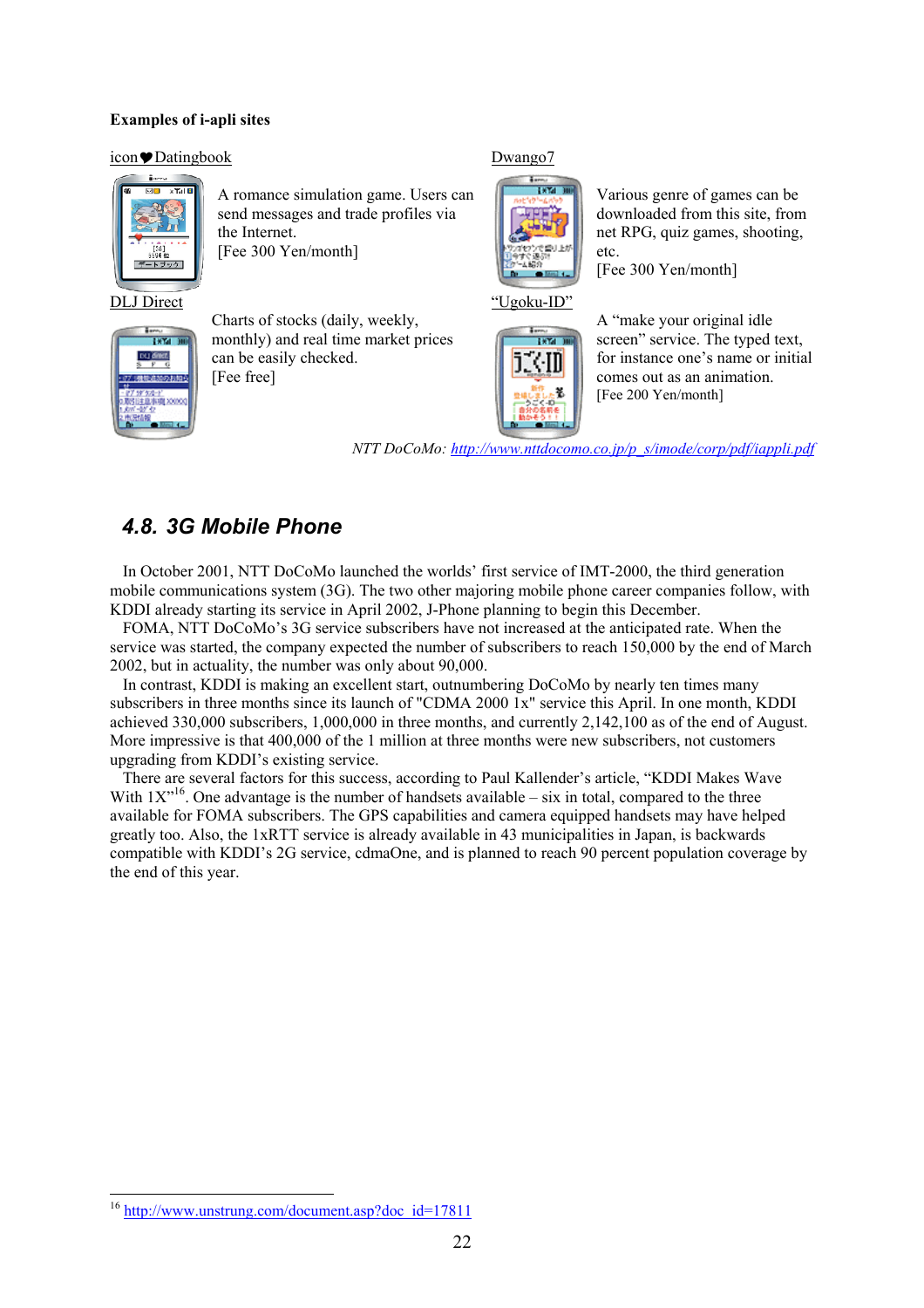

### **Movement in the 3G Services of Japan**

### **Examples of i-motion sites**

### Asahi, Nikkan Sports



Asahi and Nikkan Sports, the major mass media industries in Japan, report on update news and interviews using motion pictures and text. [100 Yen/month]

Kara X



Motion pictures of video clips from famous artists to indies. [Free (partially 200 Yen)]

### WNI Weather Information



Reports tomorrow's weather featuer with realistic images and an analysis from the weather forecaster. [partially 100 Yen/month]

### Golf PAR72



Golf lessons from mobile phones. Motion pictures of swings for image training with one point advices. [Free (partially 200 Yen)]

*NTT DoCoMo: http://www.nttdocomo.co.jp/p\_s/imode/im/contents/*

## **5. Reference Data**

|         | <b>History</b>                 |
|---------|--------------------------------|
| 1979.12 | Car telephone started          |
| 1985.9  | <b>Shoulder Phones started</b> |
| 1987.4  | Mobile Phones started          |
| 1995    | PHS Service started            |